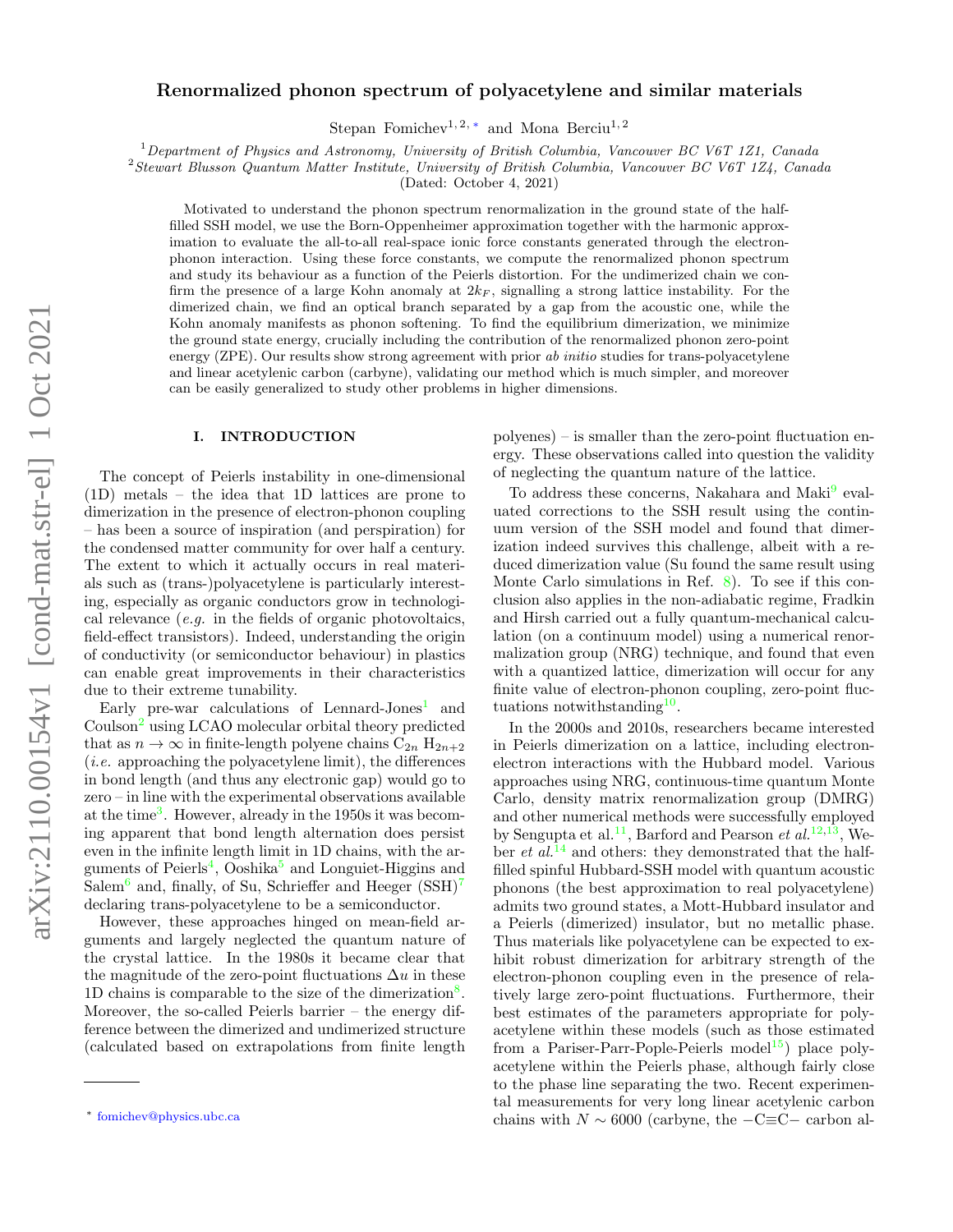lotrope) appear to confirm the dimerization hypothesis<sup>[16](#page-16-15)</sup>.

And yet in recent years a number of works have questioned whether quantum lattice effects are indeed as small as the model Hamiltonian studies would suggest. In their 2013 publication, Hudson et  $al^{17}$  $al^{17}$  $al^{17}$  argue against the bond length alternation hypothesis for polyacetylene and instead claim that infinite-length polyacetylene is metallic, invoking criticism of existing experiments on polyacetylene and supporting ab initio DFT calculations with the PBE0 functional and a single-particle Fourier Grid Hamiltonian (FGH) method for the ionic Hamiltonian. Their ab initio findings appear to be supported by other researchers<sup>[18](#page-16-17)</sup>, as well as some recent experimental transport studies on short  $(N = 10$  to 20) car-byne chains<sup>[19](#page-16-18)[,20](#page-17-0)</sup>, which also found that un-strained carbon chains are metallic.

According to Hudson *et al.*, the bond length alternation hypothesis for polyacetylene rests on the reasoning that "since polyacetylene is not a conductor, it must be a semiconductor, and thus it must exhibit bond alternation"<sup>[21](#page-17-1)</sup>. Polyacetylene's insulating and Raman spectra properties could be explained with electronelectron interactions without recourse to lattice dimerization and Peierls instability, as already suggested by Ovchinnikov and co-workers in the early  $1980s^{22}$  $1980s^{22}$  $1980s^{22}$ . Moreover, in their two-step calculation with DFT and singleparticle FGH, they find that the zero-point motion is sufficiently strong to favor undimerized chains.

Hudson et al. also advanced another potential cause for the poor conductivity of commonly used polyacetylene: most samples of polyacetylene, traditionally synthesized at an elevated temperature which favours trans- (as opposed to cis-) polyacetylene formation, are not the infinite one-dimensional chains modeled in theoretical studies. Rather, all such samples involve a "mixture of finite chains and cross-linked polymers" $21$ , which result in poor conductivity due to "end effects". In fact, many of the other properties of polyacetylene that are measured in experiments such as X-ray diffrac-tion (space group analysis)<sup>[23](#page-17-3)</sup>, nuclear magnetic resonance spectroscopy (single/double bond lengths,  $sp^2/sp^3$ bond character)<sup>[24](#page-17-4)</sup>, Resonance Raman spectroscopy (vi-brational frequencies)<sup>[25](#page-17-5)</sup>, have an alternative interpretation as consequences of polyacetylene samples being in reality mixtures of polyenes, or short-length chains of the repeating  $C_2H_2$  unit. Hudson and others are currently working on a different way of synthesizing polyacetylene, relying on urea inclusion complexes to produce long, non- $\cos\left(\frac{\text{ln}}{\text{log}26}\right)$  $\cos\left(\frac{\text{ln}}{\text{log}26}\right)$  $\cos\left(\frac{\text{ln}}{\text{log}26}\right)$ .

Fundamentally, then, it appears that there are still a number of questions to be answered about the phonon spectrum and the importance of quantum mechanical effects of the lattice to the nature of the ground state.

There are several approaches to quantifying the effect of the electron-phonon interaction on the phonon spectrum. Early work by Ovchinnikov et  $al.^{22,27}$  $al.^{22,27}$  $al.^{22,27}$  $al.^{22,27}$  has focused on mean-field semiclassical approaches, and found that electron-electron interaction inclusion was crucial for correctly reproducing the observed Raman excitation frequencies for polyacetylene. They were also highly skeptical of the dimerization hypothesis, suggesting that there is nothing in the data that cannot be explained by including the electron interactions, and in fact including dimerization would significantly overestimate the softening of the optical phonon.

Others, such as Nakahara and Maki<sup>[9](#page-16-8)</sup> and Schulz<sup>[28](#page-17-8)</sup>, used Green's function methods and the random phase approximation (RPA) to calculate the phonon spectrum renormalization, demonstrating phonon softening and phonon gap opening at the Brillouin zone edge. However, they never explicitly sought to calculate the ground state dimerization by minimizing the total system energy (including the zero-point energy), as we do in this study – the lattice structure was always prescribed ahead of time and never treated as an adjustable parameter.

Most recently, there has been an explosion of highfidelity numerical methods, based on DFT, ab initio molecular dynamics (AIMD), as well as advanced variational methods such as self-consistent ab initio lattice dynamics  $(SCAILD)^{29}$  $(SCAILD)^{29}$  $(SCAILD)^{29}$  and stochastic self-consistent harmonic approximation  $(SSCHA)^{30}$  $(SSCHA)^{30}$  $(SSCHA)^{30}$  (see the introduction in Ref. [30](#page-17-10) for a comprehensive recent review). The incredible accuracy of such heavy numerical approaches can sometimes come at the expense of physical insight that can be more easily extracted from simple Hamiltonian model-based approaches.

In this paper we propose a straightforward approach for calculating the effects of electronic behaviour on the phonon spectrum of a 1D chain, using a combination of the Born-Oppenheimer approximation, the harmonic approximation, and perturbation theory. We apply this formalism to the standard SSH Hamiltonian in the nonadiabatic limit.

Using this technique, we confirm that the phonon spectrum of the undimerized chain acquires a large Kohn anomaly at twice the Fermi wavevector  $q_c = 2k_F$ , indicating that the lattice is indeed unstable to dimerization, even with the explicit inclusion of zero-point motion effects. Through the interaction with the extended electron states, longer range force constants arise between ions, even when the bare forces are nearest-neighbour only. Therefore, even though we start with just an acoustic phonon branch, once we calculate the impact of the coupling to the electrons and minimize the total system energy, the phonon spectrum evolves an independent optical branch, separated from the acoustic one by a gap at the Brillouin zone edge. The optical branch retains some Γ-point softening from the Kohn anomaly even in the dimerized ground state. Our results allow us to address some of the confusion around the Peierls instability and bond length alternation in polyacetylene and related carbon chains. We are also able to shed light on the discrepancy between the two opposing predictions regarding the presence/absence of dimerization of the lattice, and to reinterpret the zero-dimerization experimental results.

The work is organized as follows: in Section [II,](#page-2-0) we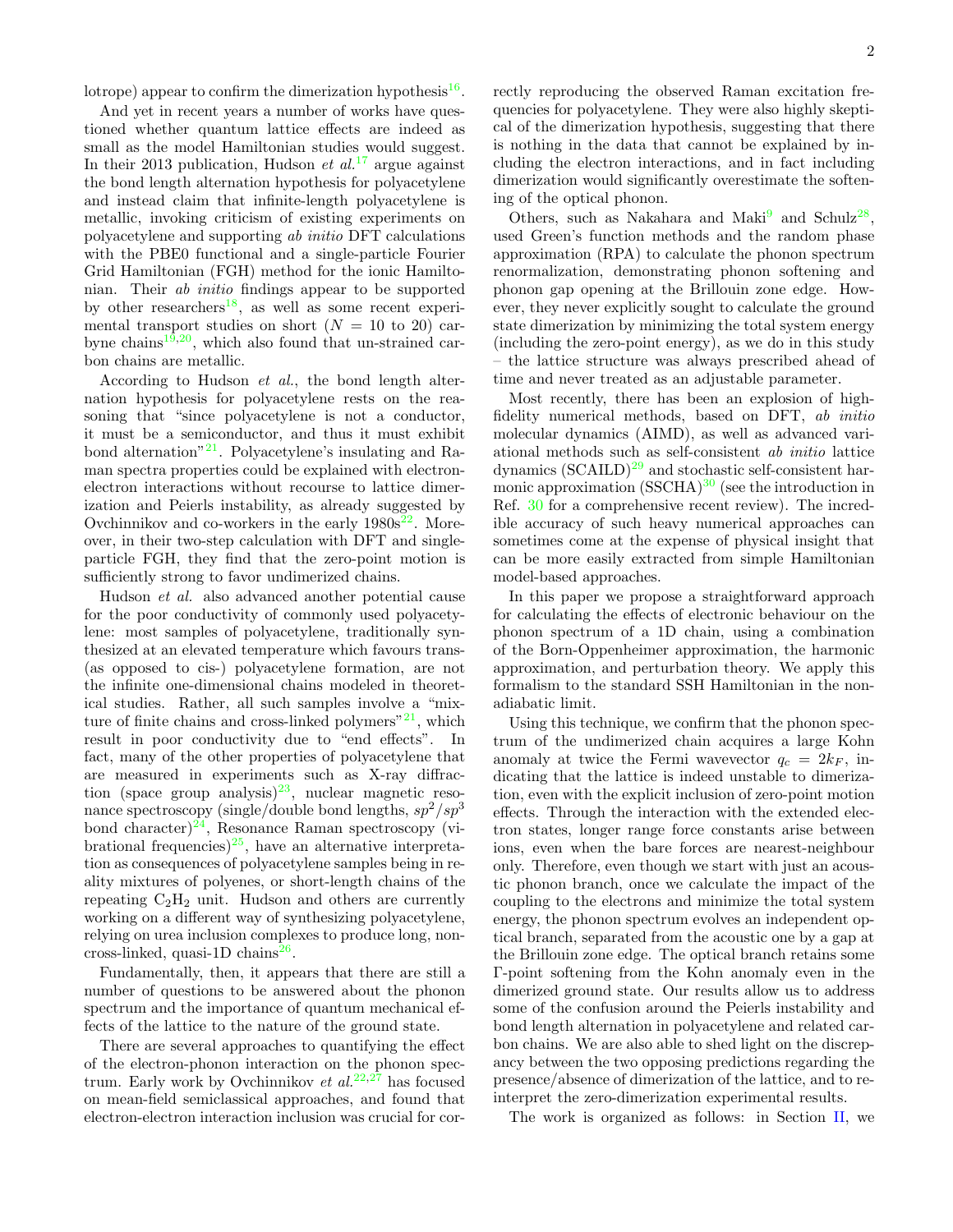describe our effective model Hamiltonian. Section [III](#page-2-1) reviews, in broad strokes, the techniques used to study it (details are delegated to various appendices). Our results are discussed in Section [IV,](#page-6-0) and we conclude with some final remarks in Section [V.](#page-11-0)

## <span id="page-2-0"></span>II. THE MODEL

We start from a Hamiltonian describing  $\pi$  electrons at half-filling (one electron per site) in a one-dimensional chain with lattice constant a

$$
H = -\sum_{n\sigma} t_{n,n+1} \left( c_{n+1,\sigma}^{\dagger} c_{n\sigma} + \text{h.c.} \right) +
$$

$$
+ \sum_{n} \frac{\hat{p}_n^2}{2M} + \frac{K}{2} \sum_{n} (\hat{u}_{n+1} - \hat{u}_n)^2. \quad (1)
$$

Here  $c_{n\sigma}^{\dagger}$  is a creation operator for an electron on site n with spin  $\sigma$ ,  $t_{n,n+1}$  are nearest-neighbor hopping integrals, K is the stiffness of the  $\sigma$  bonds between neighboring ions, and  $\hat{u}_n = \hat{R}_n - na$  are the (operator) deviations of the ions from the undistorted equilibrium positions.

This Hamiltonian neglects electron-electron interac-tions, in line with some previous investigations<sup>[7](#page-16-6)</sup>. Other standard approximations are to include only nearestneighbor hopping and only nearest-neighbor effective interactions between ions, plus the reduction of the geometric complexity of real chain polymers (the zig-zag structure of trans-polyacetylene, presence of H or other ligands, out-of-plane bending and torsion) down to a onedimensional chain. These approximations are justified to one degree or another<sup>[22](#page-17-2)</sup>, but can also be relaxed and treated within the approach we propose below. In particular, electron-electron interactions (which may be important, see eg. Ref. [27\)](#page-17-7) can be straightforwardly added within a Hartree-Fock treatment.

Next, we adopt the SSH prescription for obtaining the electron-phonon coupling from  $t_{n,n+1} = t - \alpha(\hat{u}_{n+1} - \hat{u}_n)$ (more discussion is in Appendix [B\)](#page-13-0), which leads to the well-known SSH model:

$$
H = -t \sum_{n\sigma} \left( c_{n+1,\sigma}^{\dagger} c_{n\sigma} + \text{h.c.} \right) +
$$

$$
+ \alpha \sum_{n\sigma} (\hat{u}_{n+1} - \hat{u}_n) \left( c_{n+1,\sigma}^{\dagger} c_{n\sigma} + \text{h.c.} \right) +
$$

$$
+ \sum_{n} \frac{\hat{p}_n^2}{2M} + \frac{K}{2} \sum_{n} (\hat{u}_{n+1} - \hat{u}_n)^2. \quad (2)
$$

Most studies of polyacetylene using this SSH model are in the adiabatic limit  $M \to \infty$ , and the parameter values  $(t, \alpha, K)$  are those from the original SSH paper<sup>[7](#page-16-6)</sup>, up to minor variations. Those values were obtained by adjusting the parameters to reproduce the contemporary measurements of electronic bandgap and bond length alternation. Given that electron-electron interactions were neglected and that further experimental measurements have since become available (see Refs. [21](#page-17-1) and [31](#page-17-11) for reviews), the true set of model parameters representing real-world polyacetylene should perhaps be revisited. This becomes even more important if, as discussed in the Introduction, polyacetylene samples are contaminated with a distribution of short-length polyenes, which could affect bandgap and bond length alternation. Given the difficulties in determining the appropriate parameter values, we instead investigate a whole range of possibilities for  $(t, \alpha, K, M)$ : we only demand that  $\alpha ||\hat{u}_n|| \ll t$ and  $||\hat{u}_n|| \ll a$ , so that the harmonic approximation remains valid.

### <span id="page-2-1"></span>III. CALCULATION

#### A. Born Oppenheimer decomposition

In this section, we present our treatment of the SSH Hamiltonian within the Born-Oppenheimer approximation, which is justified given the small but finite ratio of the electron and ion masses. This separation between the mass scales allows us to solve separate electronic and ionic problems sequentially, with the total electronic energy acting as a potential for the ions (that is, defining a Born-Oppenheimer potential energy surface). For clarity, we now sketch the Born-Oppenheimer procedure.

Consider a generic Hamiltonian

$$
\hat{H} = \underbrace{\hat{T}_e + \hat{V}_{e-i} + \hat{V}_{i-i}}_{=\hat{H}_e} + \hat{T}_i + \underbrace{\hat{V}_{e-e}}_{\text{neglect}},
$$
\n(3)

where  $\hat{T}_{e/i}$  are the kinetic energies of electrons  $(e)$  and ions  $(i)$ , and  $\hat{V}$  are the various Coulomb interactions, respectively. (As discussed, in this work we will neglect the electron-electron interactions, however the Born-Oppenheimer analysis holds in their presence, as well.) We aim to solve the Schrödinger equation

$$
\hat{H}\Psi(\lbrace R_n, r_n \rbrace) = E\Psi(\lbrace R_n, r_n \rbrace) \tag{4}
$$

<span id="page-2-2"></span>where  $R_n$  are the ions' positions, and  $r_n$  are the electrons' positions (for simplicity, we restrict these to one dimension). Following Born and Oppenheimer, we assume that the wavefunction can be factorized:  $\Psi(R_n, r_n) \equiv$  $\psi(r_n; R_n)\phi(R_n)$  (note that a more complicated ansatz of Born-Huang type $32$  is possible). The electronic component  $\psi$  satisfies the Schödinger equation

$$
\hat{H}_e \psi(r_n; R_n) = E_e(R_n) \psi(r_n; R_n)
$$
\n(5)

and depends on the ion positions'  $R_n$  as parameters. The ionic component  $\phi$  satisfies the equation

$$
\left[\hat{T}_i + E_e(\hat{R}_n)\right] \phi(R_n) = E\phi(R_n). \tag{6}
$$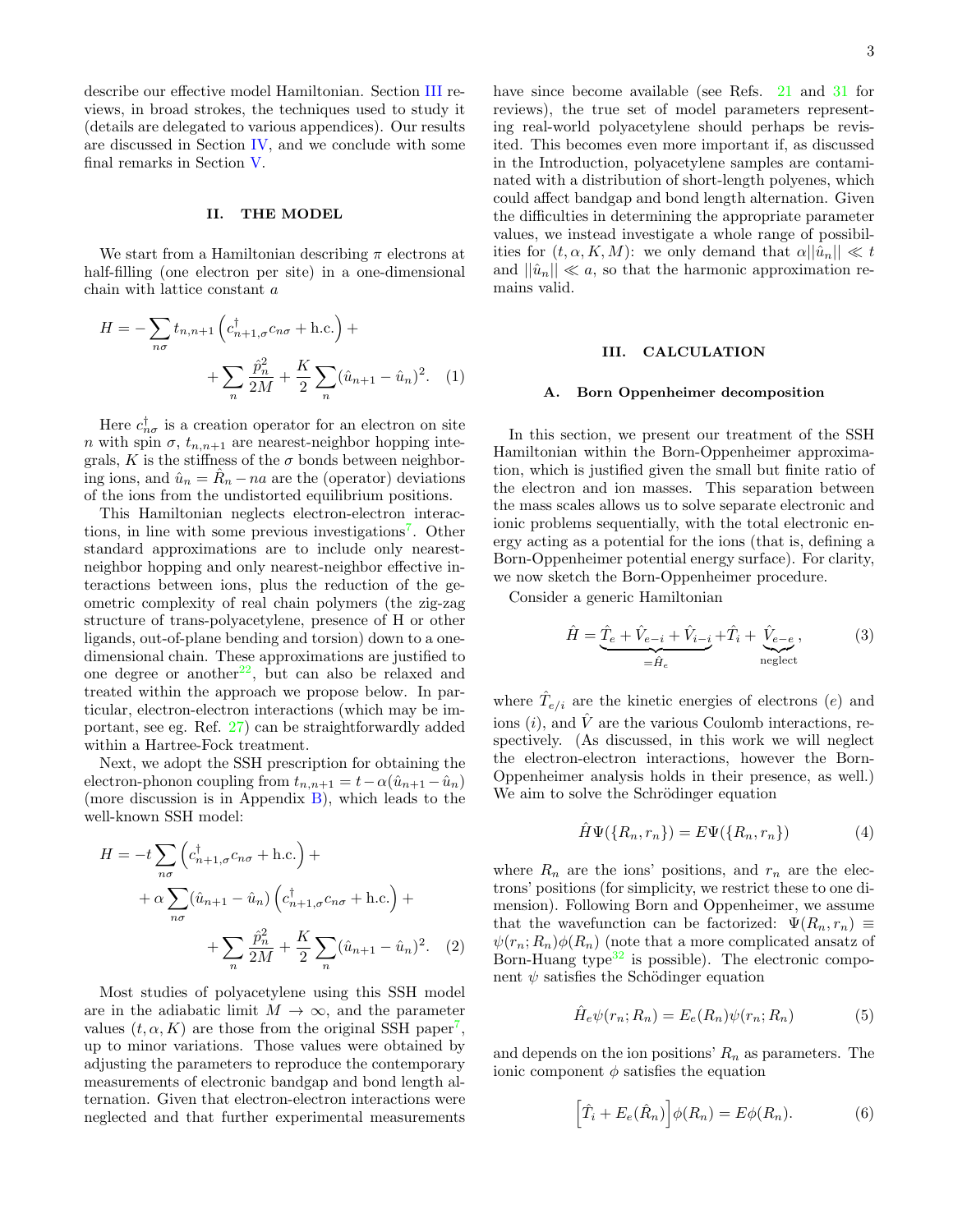Given these assumptions, we have:

$$
\hat{H}\psi(r_n; R_n)\phi(R_n) = \psi(r_n; R_n) \Big[E_e(R_n) + \hat{T}_i\Big]\phi(R_n) + \Big[\hat{T}_i\psi(r_n; R_n)\Big]\phi(R_n)
$$

$$
= E\psi(r_n; R_n)\psi(R_n) + \Big[\hat{T}_i\psi(r_n; R_n)\Big]\phi(R_n). \quad (7)
$$

The last term in Eq. [7](#page-3-0) is the term preventing the Born-Oppenheimer ansatz from being exact. An argument due to Slater<sup>[33](#page-17-13)</sup> demonstrates this term to be smaller than the rest by a factor of  $m_e/M$ : note that the last term is  $\hbar^2/(2M)\partial^2\psi/\partial R_n^2 \approx \hbar^2/(2M)\partial^2\psi/\partial r_n^2$ . The approximate equality holds because the wavefunction depends on the differences  $r_n - R_n$  of the coordinates and thus both derivatives remain of the same order. However,  $E_e$ will have in it the kinetic energy of the electrons, which is order  $\hbar^2/(2m_e)\partial^2\psi/\partial r_n^2$ , with the difference being precisely a factor of  $m_e/M$ . Therefore ignoring the last term in Eq. [7](#page-3-0) is an accurate approximation for  $m_e \ll M$ .

Applying this approximation to the SSH Hamiltonian in Eq. [2,](#page-2-2) it factorizes into effective electronic and ionic components as defined by:

$$
H_{e} = -t \sum_{n\sigma} \left( c_{n+1,\sigma}^{\dagger} c_{n\sigma} + \text{h.c.} \right) +
$$
  
+  $\alpha \sum_{n\sigma} \langle \hat{u}_{n+1} - \hat{u}_{n} \rangle \left( c_{n+1,\sigma}^{\dagger} c_{n\sigma} + \text{h.c.} \right) +$   
+  $\frac{K}{2} \sum_{n} \langle \hat{u}_{n+1} - \hat{u}_{n} \rangle^{2},$  (8)

$$
H_i^{(BO)} = \sum_n \frac{\hat{p}_n^2}{2M} + E_e(\{\hat{R}_n\}).
$$
 (9)

where  $\langle \hat{u}_n \rangle \equiv R_n - na$ .

## B. Electronic energy

Keeping in line with previous work going back to Peierls<sup>[4](#page-16-3)</sup>, we expect a dimerization of the one-dimensional chain. To single out this dominant static distortion from other, likely smaller, lattice fluctuations, we adopt the ansatz

$$
\hat{u}_n = (-1)^n u + \hat{x}_n, \quad \hat{x}_n \ll u. \tag{10}
$$

We will check the self-consistency of this approximation a posteriori, as well as minimize the total energy with respect to this variational parameter which sets the new equilibrium positions to  $R_n^0 = na + (-1)^n u$ .

Combining the static distortion term with the hopping term, we obtain the standard electronic SSH solution plus a perturbation (we define  $\langle x_n \rangle = x_n$ )

$$
H_e = -\sum_{k\sigma} E_k(u) (\nu_{k\sigma}^\dagger \nu_{k\sigma} - \chi_{k\sigma}^\dagger \chi_{k\sigma}) +
$$
  
+  $\alpha \sum_{n\sigma} (x_{n+1} - x_n) (c_{n+1,\sigma}^\dagger c_{n\sigma} + \text{h.c.}) +$   
+  $\frac{K}{2} \sum_n (x_{n+1} - x_n - 2(-1)^n u)^2.$  (11)

<span id="page-3-0"></span>The first term involves the usual conduction and valence band operators:

$$
\nu_{k\sigma} = \alpha_k c_{k\sigma}^{(e)} + \beta_k c_{k\sigma}^{(o)}
$$
 (12)

$$
\chi_{k\sigma} = \alpha_k c_{k\sigma}^{(e)} - \beta_k c_{k\sigma}^{(o)}
$$
 (13)

where 
$$
\alpha_k = \frac{1}{\sqrt{2}}, \beta_k = \frac{1}{\sqrt{2}} \left( \frac{\epsilon_k + i u \Delta_k}{E_k(u)} \right),
$$
  

$$
\epsilon_k = -2t \cos(ka)
$$
(14)

$$
\Delta_k = 4\alpha \sin(ka),\tag{15}
$$

and

$$
c_{k\sigma}^{(o)} = \sum_{n} \frac{e^{-ik(2n+1)a}}{\sqrt{N}} c_{2n+1,\sigma}
$$
 (16)

$$
c_{k\sigma}^{(e)} = \sum_{n} \frac{e^{-ik(2n)a}}{\sqrt{N}} c_{2n,\sigma}.
$$
 (17)

Furthermore, the band energies are defined by

c

<span id="page-3-1"></span>
$$
E_k(u) = \sqrt{\epsilon_k^2 + u^2 \Delta_k^2}.
$$
 (18)

This first term is the usual SSH result, showing a gapped electronic spectrum whose size is controlled by the static dimerization  $u$ .

The equilibrium contributions  $(x_n = 0)$  to the ionic Hamiltonian, at half-filling, are:

$$
E_e({R_n^0}) = -2\sum_k E_k(u) + 2Ku^2N =
$$
  
= 
$$
-\frac{Na}{\pi} \int_{-\frac{\pi}{2a}}^{\frac{\pi}{2a}} dk \sqrt{\epsilon_k^2 + u^2 \Delta_k^2} + 2Ku^2N.
$$
 (19)

The next step is to find the dependence of the electronic energy on all  $x_n = R_n - R_n^0$ , so that we can then use  $E_e(\{\hat{R}_n\})$  to solve the ionic problem.

### C. Harmonic approximation

To allow further analytical progress, we use the harmonic approximation to deal with the Born-Oppenheimer potential energy surface  $E_e({\hat{R}_n})$ . The zeroth order term is just the (electronic) energy associated with the equilibrium lattice positions,  $E_e({R_n^0})$ , listed above. The first order term disappears as we are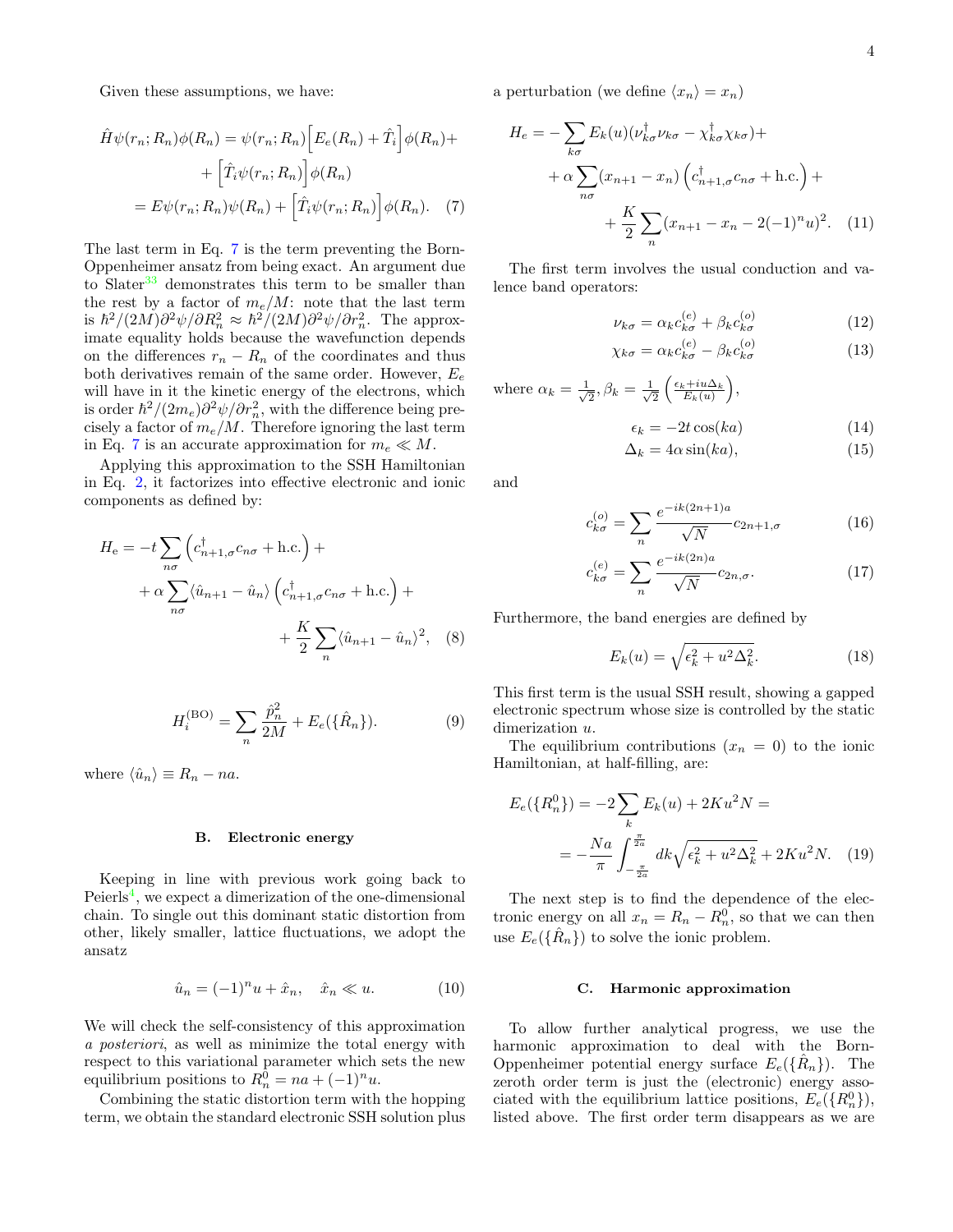expanding the electronic energy around the new equilibrium lattice positions. To second order in ionic displacements, we are then left with:

<span id="page-4-0"></span>
$$
H_{i,\text{har}}^{(\text{BO})} = \sum_{n} \frac{\hat{p}_n^2}{2M} + E_e(\{R_n^0\}) + \frac{1}{2} \sum_{nm} \frac{\partial^2 E_e}{\partial x_n \partial x_m} \hat{x}_n \hat{x}_m.
$$
\n(20)

The second-order derivatives are commonly known as the dynamical matrix. We now proceed to calculate them.

Substituting Eq.  $(19)$  into Eq.  $(20)$ , we find

$$
H_{i,\text{har}}^{(\text{BO})} = \sum_{n} \frac{\hat{p}_n^2}{2M} + 2Ku^2N - 2\sum_{k} E_k +
$$

$$
+ \frac{1}{2} \sum_{nm} \frac{\partial^2 E_e}{\partial x_n \partial x_m} \hat{x}_n \hat{x}_m. \quad (21)
$$

An immediate simplification can be made at this stage, by passing the  $\sigma$ -bond quadratic terms through the second-order derivatives of the electronic energy (they do not depend on the electronic wavefunctions and thus the expectation value over them gives the identity)

$$
H_{i,\text{har}}^{(\text{BO})} = \sum_{n} \frac{\hat{p}_n^2}{2M} + \frac{K}{2} \sum_{n} (\hat{x}_{n+1} - \hat{x}_n)^2 + 2Ku^2N -
$$

$$
-2\sum_{k} E_k + \frac{1}{2} \sum_{nm} \frac{\partial^2 \langle \hat{H}_e - \hat{V}_{i-i} \rangle}{\partial x_n \partial x_m} \hat{x}_n \hat{x}_m. \quad (22)
$$

where  $\hat{V}_{i-i} = (K/2) \sum_{n} (\hat{x}_{n+1} - \hat{x}_n - 2(-1)^n u)^2$ .

<span id="page-4-3"></span>To evaluate these derivatives, we use perturbation theory to calculate the expectation value  $\overrightarrow{F}_e \equiv \langle \hat{H}_e - \hat{V}_{i-i} \rangle$  to second order in  $x_n$ . All the non-trivial dependence comes from the electron-phonon coupling term, which we label  $\hat{U}_{el-ph}$ . To set the stage for the perturbative calculation, we rewrite  $\hat{U}_{el-ph} = \sum_{n} x_n \hat{f}_n$  where the electronic operators  $\hat{f}_n$  are expressed in terms of the  $\nu_{k,\sigma}$  and  $\chi_{k,\sigma}$ conductance and valence band operators. Their form depends on whether  $n$  is even or odd. Specifically, using the shorthand  $sin(ka) \equiv s_k$ , we find

$$
\hat{f}_{2n} = \frac{\alpha}{N/2} \sum_{kq\sigma} (2i) e^{-i(k-q)(2n)a} \left( \nu_k^{\dagger} \chi_k^{\dagger} \right) \begin{pmatrix} -\alpha_k (s_k \beta_k - s_q \beta_q^*) & -\alpha_k (s_k \beta_k + s_q \beta_q^*) \\ \alpha_k (s_k \beta_k + s_q \beta_q^*) & \alpha_k (s_k \beta_k - s_q \beta_q^*) \end{pmatrix} \begin{pmatrix} \nu_q \\ \chi_q \end{pmatrix},\tag{23}
$$

$$
\hat{f}_{2n+1} = \frac{\alpha}{N/2} \sum_{kq\sigma} (2i) e^{-i(k-q)(2n+1)a} \left( \nu_k^{\dagger} \chi_k^{\dagger} \right) \begin{pmatrix} \alpha_k (s_q \beta_k - s_k \beta_q^*) & \alpha_k (s_q \beta_k + s_k \beta_q^*) \\ -\alpha_k (s_q \beta_k + s_k \beta_q^*) & -\alpha_k (s_q \beta_k - s_k \beta_q^*) \end{pmatrix} \begin{pmatrix} \nu_q \\ \chi_q \end{pmatrix} . \tag{24}
$$

These expressions are cumbersome, but for a ground state calculation of a half-filled model we only need a single entry, as shown in Appendix [A.](#page-12-0)

The perturbative expansion is:  $F_e \approx F_e^{(0)} + F_e^{(1)} + F_e^{(2)} + \dots$  where the corrections are given by the usual quantummechanical expressions, namely

$$
F_e^{(1)} = \langle \Psi_0 | \hat{U}_{el-ph} | \Psi_0 \rangle, \tag{25}
$$

$$
F_e^{(2)} = \langle \Psi_0 | \hat{U}_{el-ph} \frac{(1 - |\Psi_0\rangle \langle \Psi_0|)}{F_e^{(0)} - \hat{H}_{\text{unper}}} \hat{U}_{el-ph} | \Psi_0 \rangle. \tag{26}
$$

Here  $|\Psi_0\rangle$  is the electronic Slater-determinant ground state of the half-filled SSH model, consisting of a full valence band and an empty conduction band. This leads to:

<span id="page-4-2"></span>
$$
\delta K_{nm} = \frac{\partial^2 F_e^{(2)}}{\partial x_n \partial x_m} = \langle \Psi_0 | \hat{f}_n \frac{(1 - |\Psi_0\rangle \langle \Psi_0|)}{E_0 - \hat{H}_{\text{unper}}} \hat{f}_m | \Psi_0 \rangle + \langle \Psi_0 | \hat{f}_m \frac{(1 - |\Psi_0\rangle \langle \Psi_0|)}{E_0 - \hat{H}_{\text{unper}}} \hat{f}_n | \Psi_0 \rangle \tag{27}
$$

Now we have to work our way through several cases depending on the even/odd character of  $n, m$ . The details are relegated to Appendix [A.](#page-12-0) The main results are the expressions for the dynamical matrix entries  $\delta K_{nm}$  listed below (the factor of 2 is from the sum over spins.)

**Case 1:**  $n$  even,  $m$  even, or  $n$  odd,  $m$  odd.

<span id="page-4-1"></span>
$$
\delta K_{2n,2m} = \delta K_{2n+1,2m+1} = -2\left(\frac{4\alpha}{N}\right)^2 \sum_{|k,q|<\frac{\pi}{2a}} \left(\frac{\cos[(k-q)(2n-2m)a]}{E_k+E_q}\right) \left|s_k\beta_k + s_q\beta_q^*\right|^2\tag{28}
$$

**Case 2:**  $n$  even,  $m$  odd.

$$
\delta K_{2n,2m+1} = +2\left(\frac{4\alpha}{N}\right)^2 \sum_{|k,q|<\frac{\pi}{2a}} \left(\frac{e^{-i(k-q)(2m-2n+1)a}}{2(E_k+E_q)}\right) \left\{ (s_q\beta_q + s_k\beta_k^*)(s_k\beta_q^* + s_q\beta_k) \right\} + \text{h.c.}
$$
(29)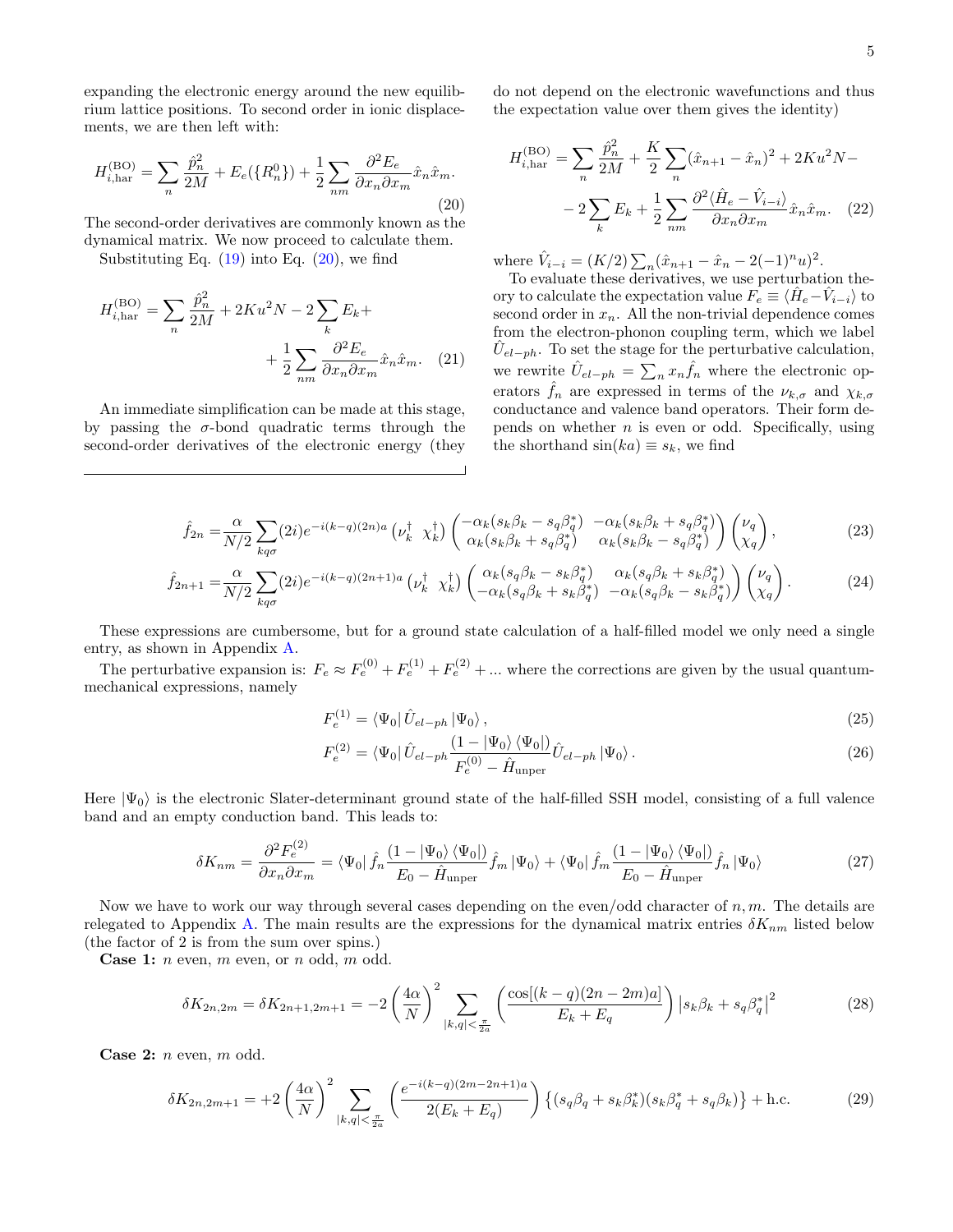**Case 3:**  $n$  odd,  $m$  even.

<span id="page-5-0"></span>
$$
\delta K_{2n+1,2m} = +2\left(\frac{4\alpha}{N}\right)^2 \sum_{|k,q|<\frac{\pi}{2a}} \left(\frac{e^{-i(k-q)(2m-2n-1)a}}{2(E_k+E_q)}\right) \left\{ (s_q\beta_q + s_k\beta_k^*)(s_k\beta_q^* + s_q\beta_k) \right\} + \text{h.c.}
$$
(30)

Note that the sums over  $k, q$  run over the reduced Brillouin zone  $[-\pi/2a, \pi/2a]$  due to the dimerization ansatz.

While the expressions for the even-even and odd-odd sites turn out to be identical, there are subtle differences for the cross-terms that lift the phonon spectrum degeneracy at the Brillouin zone edge and split the optical phonon band from the acoustic band. In particular, there are two non-equivalent terms  $\delta K_{2n,2n+1} \equiv$  $Y_+$ ,  $\delta K_{2n+1,2n+2} \equiv Y_-,$  which correspond to the fact that there are even and odd electronic operators that give conduction and valence bands,  $c^{(e)}$ ,  $c^{(o)} \sim \chi, \nu$ . Curiously, the spring constant corrections for longer-range distances larger than 1 do not depend on whether the starting site is even or odd. This is not easy to see from Eqs. [\(28\)](#page-4-1)-[\(30\)](#page-5-0), but once the integrals are carried out, the values obey  $\delta K_{2n,2(n+\delta)-1} = \delta K_{2n+1,2(n+\delta)}$  for  $\delta > 1$ . If this were not the case, the unit cell for the phonon spectrum would be more than double: as it stands, it is the same size as the electronic unit cell. Moreover, it is remarkable that even though we started with only nearestneighbour atomic force constants, through interactions with the extended electronic states we now have all-toall force constants emerging. Because the Eqs. [\(28\)](#page-4-1)- [\(30\)](#page-5-0) are closed-form expressions, we can easily calculate their values using computer integration, after going to the thermodynamic limit  $\sum_{k} \rightarrow \frac{N_a}{2\pi} \int dk$ .

The next and final step is to diagonalize the ionic Hamiltonian with these new dynamical matrix elements, which we do in the next section.

### D. Finding the new phonon spectrum

Since only the nearest-neighbour spring constant corrections differ depending on the bond, we can adopt the following notation for the dynamical matrix corrections: given arbitrary n, the same-site correction  $Z_0 = 2K +$  $\delta K_{n,n}$ ; two-site away correction  $Z_2 = \delta K_{n,n+2}$ ; the even and odd bond corrections  $Y_+ = -K + \delta K_{2n,2n+1}, Y_- =$  $-K + \delta K_{2n+1,2n+2}$ ; and the remaining longer-range corrections  $Z_{\delta \geq 1} = \delta K_{n,n+\delta}$ . Re-naming the operators as  $\hat{p}_n, \hat{P}_n, \hat{x}_n, \overline{\hat{X}}_n$  for the even and odd lattice sites of the  $n^{th}$  unit cell, respectively (our unit cell is taken to start at the even site) we rewrite:

$$
\hat{H}^{(\text{BO})}_{i,\text{har}} = \sum_{n} \frac{\hat{p}_n^2 + \hat{P}_n^2}{2M} + \frac{1}{2} \sum_{n} \left[ Z_0(\hat{x}_n^2 + \hat{X}_n^2) + Y_+ \hat{x}_n \hat{X}_n + Y_- \hat{X}_n \hat{x}_{n+1} + Z_2(\hat{x}_n \hat{x}_{n+1} + \hat{X}_n \hat{X}_{n+1}) + \sum_{\delta \ge 1} (Z_{2+2\delta} \hat{x}_n \hat{x}_{n+1+\delta} + Z_{1+2\delta} \hat{x}_n \hat{X}_{n+\delta} + Z_{2+2\delta} \hat{X}_n \hat{X}_{n+1+\delta} + Z_{1+2\delta} \hat{X}_n \hat{x}_{n+\delta}) \right] + E_e(\{R_n^0\})
$$
 (31)

Because  $Y_+ \neq Y_-$  it is clear that the unit cell will double, and thus we have a resulting optical phonon branch (in the folded Brillouin zone), even though we started with only a bare acoustic branch (in the full Brillouin zone). <span id="page-5-1"></span>The longer-range terms do not affect the size of the unit cell, but do further renormalize the phonon spectrum.

<span id="page-5-2"></span>The resulting phonon spectrum (see Appendix [C](#page-15-0) for details on the diagonalization of Eq.  $(31)$  is:

$$
\omega_{jq}^2 = \frac{Z_0 - 2\sum_{\delta \ge 1} |Z_{2\delta}| \cos(2\delta qa)}{M} \pm \frac{1}{M} \Big\{ \Big[ Y_+^2 + Y_-^2 + 2Y_+ Y_- \cos(2qa) \Big] + \\ + 4 \Big[ \sum_{\delta \ge 1} Z_{1+2\delta} \cos((1+2\delta)qa) \Big]^2 + 8(Y_+ + Y_-) \cos(qa) \sum_{\delta \ge 1} Z_{1+2\delta} \cos((1+2\delta)qa) \Big\}^{1/2} . \tag{32}
$$

The expression for the phonon spectrum in Eq. [\(32\)](#page-5-2) clearly demonstrates the appearance of an optical branch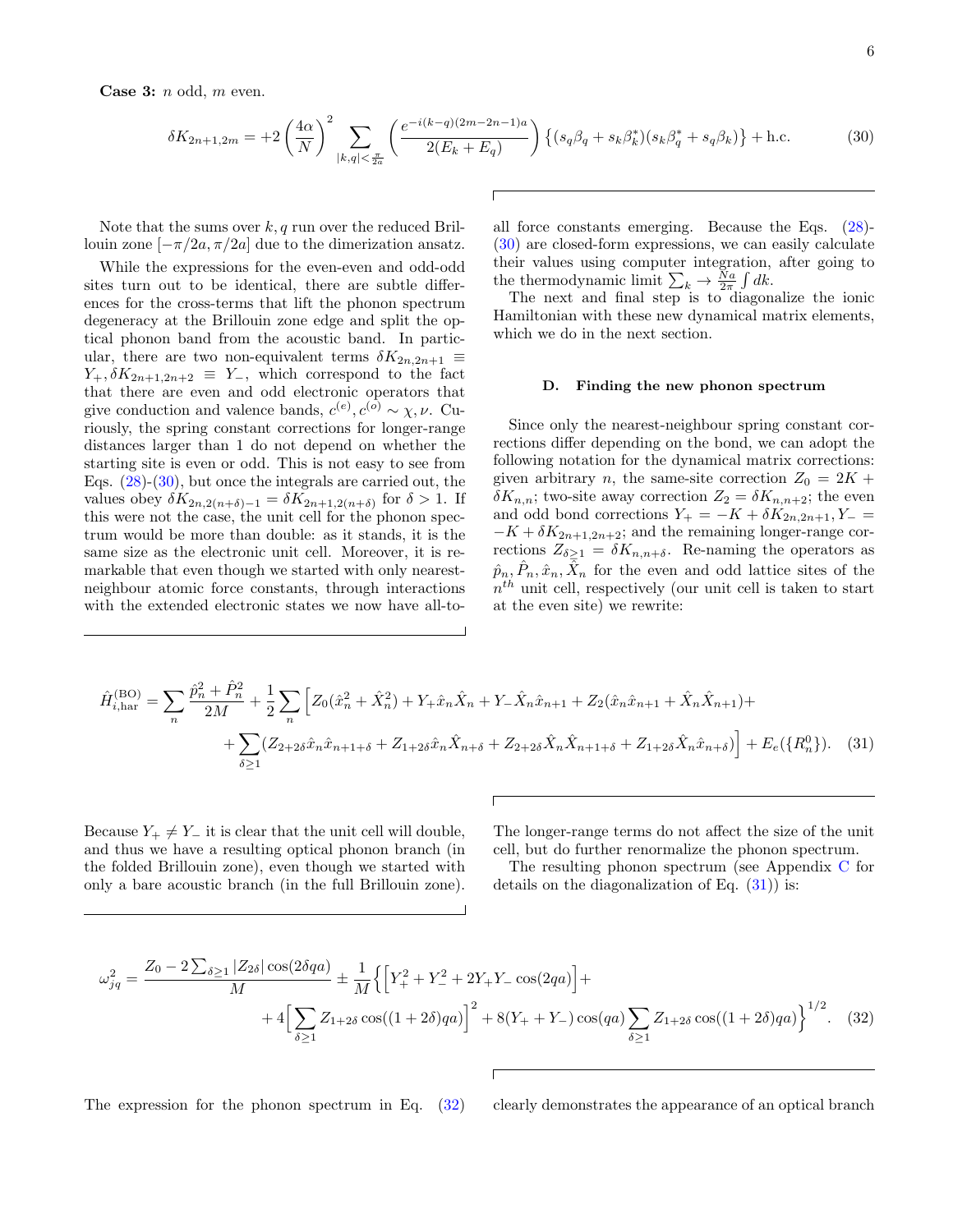separated from the acoustic one if  $\alpha \neq 0$ . In the absence of electron-phonon coupling we of course have  $Z_0 = 2K$ ,  $Z_{\delta \geq 2} = 0, Y_{\pm} = -K$ , from which we readily recover the undisturbed, folded acoustic spectrum

<span id="page-6-2"></span>
$$
\omega_{jq} \xrightarrow{\alpha \to 0} \sqrt{\frac{2K}{M}} \sqrt{1 + (-1)^j \cos(qa)}.
$$
 (33)

For a finite electron-phonon coupling, the number of  $Z_{\delta}$ to be included in the calculation, defined by the cut-off  $|\delta| < \delta_{\text{max}}$ , depends on how quickly they decay as a function of distance  $\delta$  between unit cells. The appropriate value for  $\delta_{\text{max}}$  is selected so as to insure the convergence of the phonon spectrum and ground state energies.

In the appropriate basis of phonon operators  $b_{jq}, b_{jq}^{\dagger}$ , we thus have:

$$
\hat{H}_{i,\text{har}}^{(\text{BO})} = \sum_{jq} \hbar \omega_{jq} \left( b_{jq}^{\dagger} b_{jq} + \frac{1}{2} \right) + E_e(\{R_n^0\}). \tag{34}
$$

To complete the calculation and find the ground state, we need to find the value of  $u$  that minimizes the total energy of the system. Furthermore, this value of  $u$  must lead to a well-defined, real phonon spectrum  $\omega_{ia}$ . The total energy per site  $E(u)$  of the system at  $T = 0$  is:

<span id="page-6-1"></span>
$$
NE(u) = \sum_{jq} \frac{\hbar \omega_{jq}}{2} + E_e({R_n^0}).
$$
 (35)

Because the renormalization of the phonon spectrum depends on the value of  $u$ , the zero-point energy (ZPE) of the lattice contributes to determining the equilibrium value of  $u$ , unlike in the SSH approach where only the electronic contribution (second term) is considered.

We minimize the energy in Eq. [35](#page-6-1) numerically, thereby finding the ground state of the model. In the next section, we discuss the phonon spectrum renormalization in detail for the SSH-like model parameters. We also compare the phonon spectra obtained by our method with others from the literature for linear acetylenic chains (carbyne), study the validity of the Γ-point approximation for the phonon calculation, and consider how the finite size of the chain and the isotope effect affect the chain's zeropoint energy, and what role they play in determining the ground state dimerization. In what follows, we will refer to our calculation as the BO+Har approach, and label it accordingly in the figures.

### <span id="page-6-0"></span>IV. RESULTS AND DISCUSSION

# A. Comparison with the SSH calculation

First, we study the phonon spectrum of the model without any dimerization,  $u = 0$  We adopt the canonical SSH parameter values  $t = 2.5 \text{ eV}, \alpha = 4.16 \text{ eV/A}, K =$  $21 \text{ eV}/\text{\AA}^2$ , with the lattice constant  $a = 1.22 \text{ Å}^7$  $a = 1.22 \text{ Å}^7$ . Following Ovchinnikov et al., for the mass of the C-H unit





 $(a)$ 

 $0.15$ 

 $0.1$ 

 $0.05$ 

 $\omega_{\textit{\text{jq}}}$ 

<span id="page-6-3"></span>FIG. 1. Phonon spectra  $\omega_{jq}$  in eV (a) assuming no effect of the electrons on the phonon spectrum (standard SSH mean-field), (b) with our method but no dimerization,  $u = 0$ ; and (c) with our method at the dimerization  $u = u_{\text{min}}$  that minimizes the total energy. Parameters are  $t = 2.5 \text{ eV}, \alpha = 4.16 \text{ eV/A}, K =$  $21 \,\mathrm{eV} / \text{\AA}^2$ ,  $a = 1.22 \,\text{\AA}, M = 2.16 \times 10^{-26} \,\text{kg}$ . The giant Kohn anomaly is clearly visible in the optical branch (the upper branch in the figure) at  $q = 0$  in panel (b) – the anomaly is so large it leads to imaginary frequencies, plotted here as negative frequencies according to standard convention. It is lifted when the chain is allowed to dimerize, its only remnant being a slight softening of the optical branch at  $q = 0$ . The convergence parameter  $\delta_{\text{max}} = 160$  for panels (b) and (c) (although convergence is achieved already at  $\delta_{\text{max}} = 20$  for panel (c)).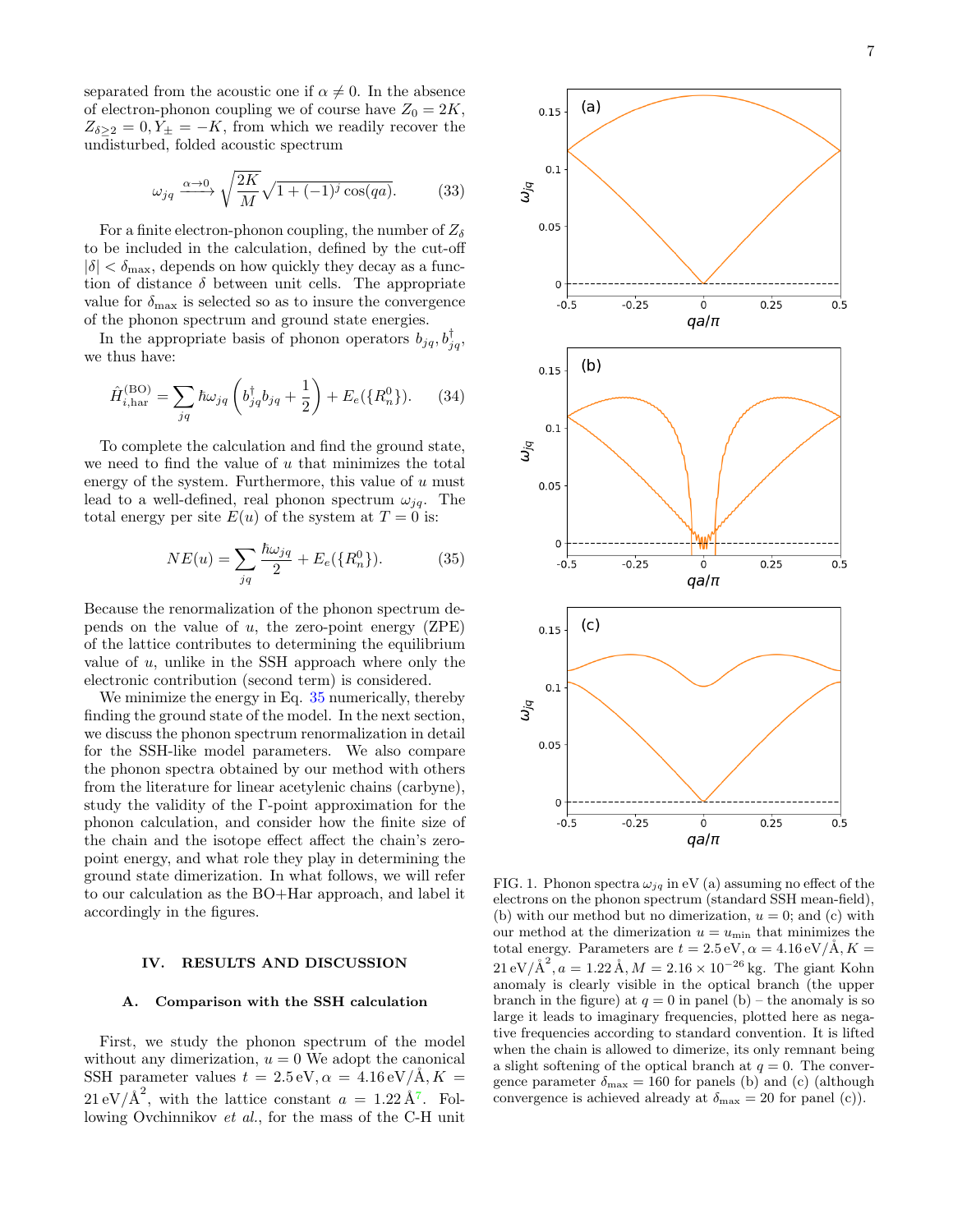we use an appropriate "reduced mass" value of  $M =$  $2.16 \times 10^{-26}$  kg<sup>[22](#page-17-2)</sup>.

The traditional mean-field calculation neglects any back-reaction of the electrons on the phonons and predicts an undisturbed, folded acoustic phonon band (Eq. [33\)](#page-6-2), as shown in panel (a) of Fig. [1.](#page-6-3) By contrast, our calculation finds a massive Kohn anomaly in the optical phonon branch at  $q = 0$  (the folded  $q = 2k_F$  point) for the undimerized  $(u = 0)$  chain, as expected for a system that is unstable to dimerization (see panel (b) of Fig. [1\)](#page-6-3). The anomaly is so strong that it results in the phonon spectrum becoming purely imaginary near  $q = 0$ : for such values we take their magnitude and plot them as negative, in accordance with the usual convention for unstable lattice calculations. The Kohn anomaly arises out of the many new force constants that appear due to the electron-phonon coupling, as shown in Fig. [2.](#page-7-0) This is a difficult limit for our calculation due to the strong sin-gularity in the denominators of Eqs. [28-](#page-4-1)[30](#page-5-0) when  $u = 0$ . This makes the force constant corrections  $Z_{\delta}$  decay very slowly with  $\delta$ , so that a  $\delta_{\text{max}} \sim 160$  is needed for convergence (the biggest obstacle to convergence is the  $q = 0$ point of the acoustic spectrum as, owing to its infinitewavelength limit character, it gathers contributions from the farthest-reaching spring constants). Aside from the anomaly, the rest of the spectrum is unaffected, and no gap opens between the acoustic and optical branch. The force constants generally decrease as the distortion moves away from the singularity at  $u = 0$ , as can be seen in panel (b) of Fig. [2:](#page-7-0) at the same time, increasing the electron-phonon coupling strength generally increases the magnitude of the force constants.

For  $u \neq 0$  the chain dimerizes doubling the unit cell, and our calculation shows that a proper optical phonon branch emerges, separated from the acoustic branch by a gap ( $\sim 5 \,\text{meV}$ ) at  $k = k_F$ , see panel (c) of Fig. [1.](#page-6-3) The Kohn anomaly is lifted, and only a remnant is left in the form of a softening of the  $q = 0$  optical phonon mode, of  $\sim 10 \,\text{meV}$  for SSH-like values, relative to the un-dimerized chain. We note that here all phonon frequencies are real and positive, showing that the dimerized configuration represents a stable equilibrium.

The total system energy as a function of  $u$  is essentially modified in the vicinity of  $u = 0$ , due to the strong Kohn anomaly. The energies obtained by the standard SSH calculation (disregarding the renormalization of the phonon spectrum and its associated ZPE) and by the current BO+Har approach, which includes the ZPE, are compared in Fig. [3.](#page-8-0) Near  $u = 0$ , the Kohn anomaly is so large that it leads to imaginary phonon energies for  $u \leq 0.01$  Å; this is why the energies are only plotted for  $u > 0.02$  Å in Fig. [3.](#page-8-0) For all shown u values, there is a significant ZPE contribution to the total energy. While there is an overall upward shift of the energy, the ZPE contribution reduces the total energy for dimerization closer to  $u = 0$ , reducing the Peierls dimerization barrier and shifting the ground state dimerization value to  $\sim$  0.039 A, down from 0.041 A without the ZPE



<span id="page-7-0"></span>FIG. 2. Absolute value of force constants  $|Z_{\delta}|/K$  vs. (cf. Eq. [31\)](#page-5-1) (a) for the SSH-like coupling  $\alpha = 4.16 \,\mathrm{eV} \,\mathrm{\AA}$ and several values of u. In general, the closer to  $u = 0$ , the larger the force constants (the equilibrium distortion is  $u \approx 0.04$  Å). In panel (b) we plot the force constants for several values of  $\alpha$ , with  $u = 0.04$  Å and otherwise SSH-like model parameter values: the stronger the coupling, the higher the force constants. The lines are guides to the eye.

contribution (amounting to a  $\sim$  5% change – a small, but noticeable effect). The vertical dot-dashed lines help illustrate this dimerization change.

Because the harmonic expansion is carried out to second order in displacements, we also did the similar calculation for the quadratic SSH Hamiltonian, which has the additional quadratic electron-phonon interaction term  $\beta(u_{n+1}-u_n)^2(c_{n\sigma}^{\dagger}c_{n+1,\sigma}+\text{H.c.})$  in each  $t_{n,n+1}$ . The calculation details and resulting force constant expressions are given in Appendix [B.](#page-13-0) Even though such terms should be included for consistency, their impact on the results presented in this paper was found to be insignificant, and so all the results in the paper are presented for  $\beta = 0$ . However, this assumes that the other parameters are set to polyacetylene-like values. The situation might be different for very different parameters.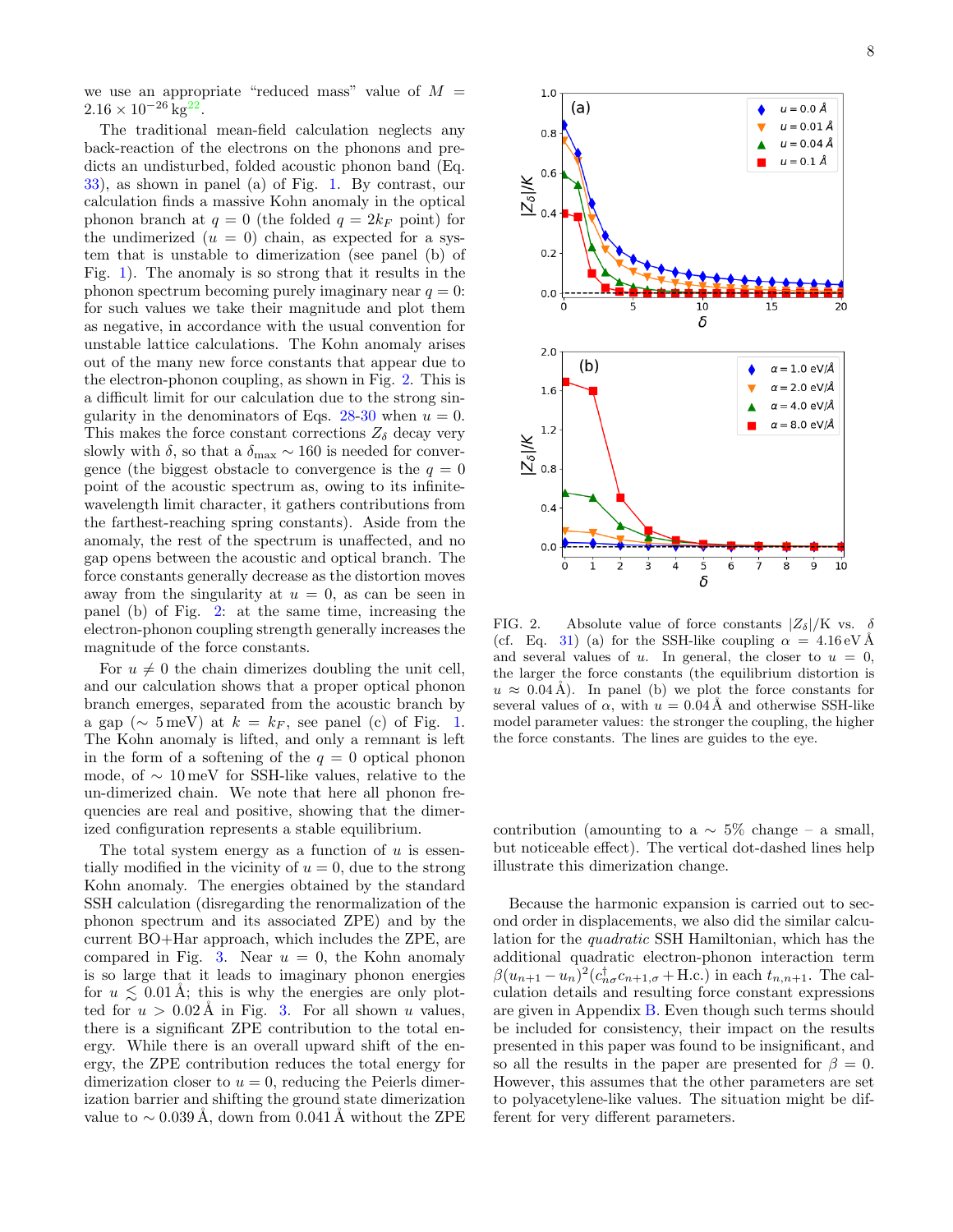

<span id="page-8-0"></span>FIG. 3. Total energy per site  $E(u)$  in eV versus chain dimerization  $u$  in  $\tilde{A}$ , for our approach BO-Har (solid line), versus the mean-field SSH approach (dashed line). The dots indicate the corresponding ground states, with vertical dot-dash lines as guides to the eye. The red triangle is the total energy of the system in the absence of electron-phonon coupling. The convergence parameter is  $\delta_{\text{max}} = 160$ , the other parameters are as for previous figures. See text for more details.

# B. Comparison to other methods for polyacetylene

It is interesting to compare the approach used here to other predictions for the phonon spectrum in the presence of electron-phonon coupling. In Fig. [4](#page-8-1) we compare the phonon spectrum obtained for polyacetylene using the current method against results from DFT on 10-site supercells of polyacetylene by Miao  $et al.<sup>34</sup>$  $et al.<sup>34</sup>$  $et al.<sup>34</sup>$ , as well as an earlier analytical calculation similar in spirit to the current approach by Fan et  $al^{35}$  $al^{35}$  $al^{35}$ . It is unclear to us what model parameters were used by the authors for generating the analytical results (chosen so as to fit the endpoints of the DFT-generated optical band). This is why we plot the phonon spectra  $\omega_{jq}$  scaled by the bare optical phonon frequency  $\omega_Q = \sqrt{2K/M^*}$ . For the study by Miao *et al.*, we estimate their  $\omega_Q^{\text{st}} = 1420 \text{ cm}^{-1}$  from the available results.

With this scale adjustment, we find reasonable agreement between our approach and that of Miao et al.. The agreement for the optical phonon branch is great for all three methods, with our method producing a slightly larger phonon softening but smaller phonon gap. In the acoustic branch the agreement is perfect between the two analytical methods, while DFT predicts a strongly flattened acoustic branch, similar to what is seen in other DFT studies of polyacetylene<sup>[36](#page-17-16)</sup>. Miao *et al.* hypothesize that this difference is because the SSH model treats only phonons along the chain axis, whereas there is significant coupling between the low-wavenumber acoustic mode and modes perpendicular to the chain axis, included in the DFT studies. More work is needed to clarify



<span id="page-8-1"></span>FIG. 4. Comparison of scaled phonon spectra computed using our method (orange solid line) versus results from Miao et  $al^{34}$  $al^{34}$  $al^{34}$ : analytical (black dashed line) and DFT (dotted green line). The parameters we use are as in Fig. [3,](#page-8-0) with convergence achieved with  $\delta_{\text{max}} = 40$ . See text for more details.

this point.

### C. Comparison to other methods for carbyne

Any use of this method to systems other than polycetylene must keep in mind the two main limitations: a) the validity of the harmonic approximation, and b) the applicability of the SSH model to the description of electronphonon interactions. The latter can prevent us from accessing some regimes of interest, for instance the recently reported ab initio study of the hypothetical 1D hydrogen chain<sup>[37](#page-17-17)</sup>, where  $2\alpha u \gg t$  places the system in the strongly non-linear coupling regime.

 $Carb$  – a pure carbon chain with alternating single and triple bonds – is convenient for such a comparison, given the similarly of its crystal structure to polyacetylene. However, carbyne has two degenerate electron orbitals,  $p_y$  and  $p_z$ , that can host delocalized  $\pi$ -bond electrons, compared to polyacetylene's single  $p<sub>z</sub>$  orbital. This leads to an extra overall factor of 2 in Eqs. [\(28\)](#page-4-1)-[\(30\)](#page-5-0).

In Ref. [38,](#page-17-18) carbyne was studied with a semi-empirical bond-bond polarization approach to construct a force field that gave good agreement with experimental measurements of Raman spectra. By adjusting model parameters to match the observed electronic band gap and Raman excitation frequencies, the authors adopted  $t$  = 6.15 eV,  $\alpha$  = 7.6 eV/Å,  $K$  = 81 eV/Å<sup>2</sup>,  $M$  =  $1.99 \times 10^{-26}$  kg and found dimerization of  $u = 0.088$  Å. However, their approach did not explicitly minimize the ground state energy against dimerization or other crystal lattice parameters, and thus does not provide a theoretical origin for the ground state dimerization.

For these parameters, our method predicts that the ground state is undimerized: the spring constant is too stiff to allow any dimerization, as the semiclassical dimer-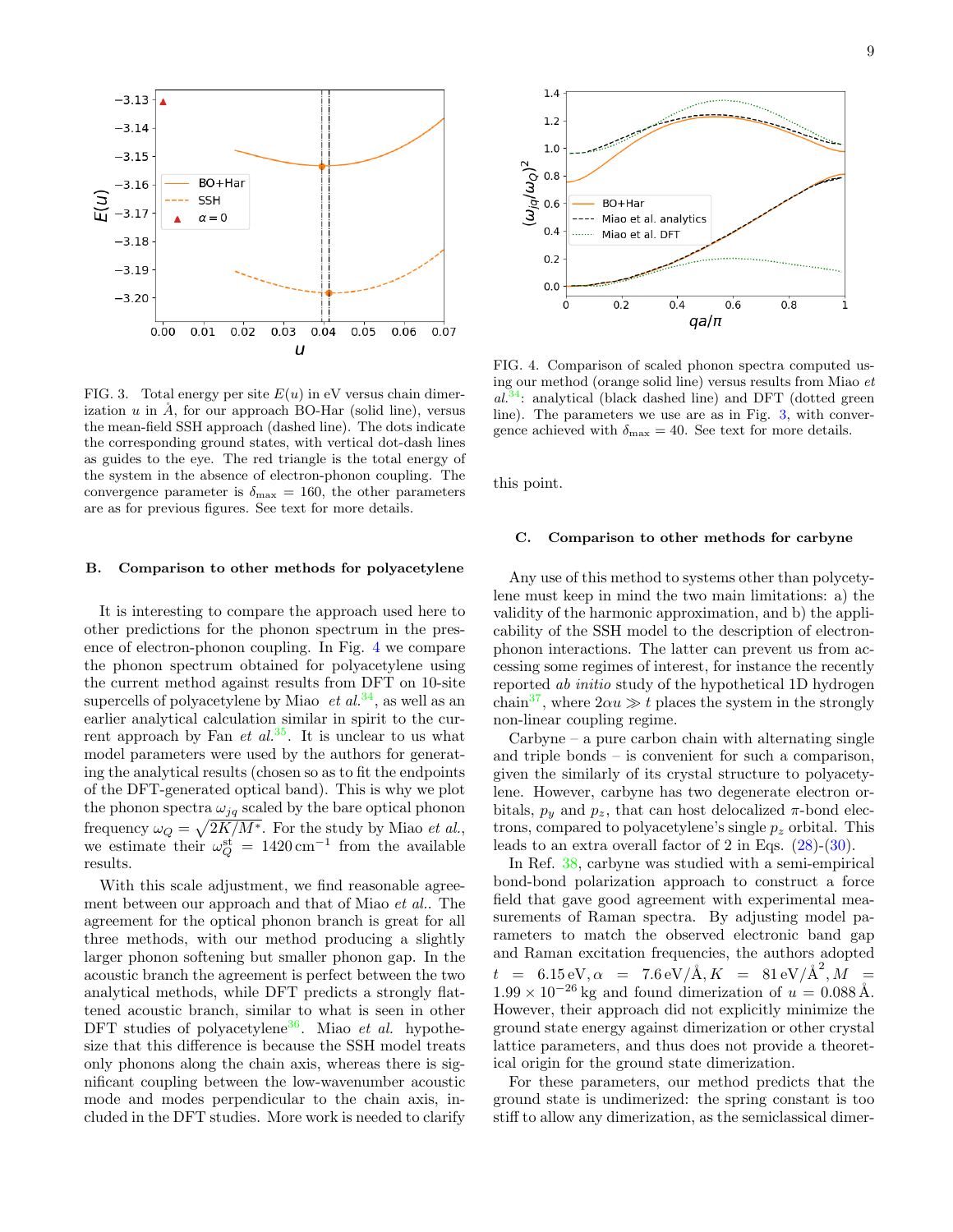

<span id="page-9-0"></span>FIG. 5. Phonon spectrum  $\omega_{jq}$  of carbyne, in cm<sup>-1</sup>, computed using our BO+Har method (orange solid line) versus that of Milani et  $al^{38}$  $al^{38}$  $al^{38}$  (black dashed line). We use the same parameters  $t = 6.15 \,\text{eV}, \alpha = 7.6 \,\text{eV/A}, K = 81 \,\text{eV/A}^2, M = 1$  $1.99 \times 10^{-26}$  kg but set  $u = 0.044$  Å to reproduce the electronic band gap of 2.7 eV used in Ref. [38.](#page-17-18) Convergence was achieved with  $\delta_{\text{max}} = 40$ .

ization cost  $\sim Ku^2$  grows very quickly. However, it is known from numerous previous experimental and ab initio studies that carbyne (and finite-length polyynes) are indeed dimerized. The fact that our method predicts an undimerized ground state is possibly due to the exclusion of electron-electron interactions from the analysis, whose importance was recognized by Ovchinnikov long  $ago^{22}$  $ago^{22}$  $ago^{22}$ .

To compare phonon spectra generated by the two approaches, we set  $u = 0.044$  Å, so as to reproduce the electronic band gap of 2.7 eV. The comparison, shown in Fig. [5,](#page-9-0) is to the results reported in Fig. 3 of Ref. [38.](#page-17-18) We find strong agreement especially for the optical phonon branch, however the phonon gap is somewhat smaller in our approach.

### D. The Γ-point approximation

From the renormalized phonon dispersion in panels (b) and (c) of Fig. [1,](#page-6-3) we see that the modes most strongly affected by the electron-phonon coupling are those at and near  $q = 0$ ; the rest of the spectrum is little affected. If only this  $q = 0$  mode is considered when searching for the equilibrium lattice structure, i.e. a Γ-point approxi-mation is employed<sup>[17](#page-16-16)</sup>, the effect of the ZPE will be significantly overestimated. To exemplify this, in Fig. [6](#page-9-1) we repeat Fig. [3](#page-8-0) for SSH-like values, but assuming that the whole ZPE comes from the  $q = 0$  modes (scaled by system size  $N/2$  for a proper comparison). Clearly, this additional approximation significantly changes the results, and in particular it predicts a ground state with significantly reduced dimerization (a 65% reduction relative to the standard SSH result). If it were not for the fact that the phonon spectrum becomes unstable near  $u = 0$ , that



<span id="page-9-1"></span>FIG. 6. Same as Figure [3,](#page-8-0) but the Γ-point approximation is used to generate the ZPE contribution (i.e., only the energy of the  $q = 0$  phonon modes is counted in the BO+Har approach, scaled by the system size). This additional approximation predicts a significantly reduced ground state dimerization – if it were not for the fact that the phonon spectrum becomes imaginary closer to  $u = 0$  (energy not shown), the undimerized chain would be the predicted ground state. The two curves touch when the optical frequency vanishes at  $q = 0$ .

would be the predicted ground state – as indeed found in Ref. [17,](#page-16-16) where the  $\Gamma$ -point approximation was employed. We hope that this comparison goes some way to address the controversy whether there is dimerization for an infinite polyacetylene-like chain, and emphasizes the importance of using the entire phonon spectrum in selecting the true ground state.

# E. Finite length chains

If we calculate the discrete sums in Eqs. [\(28](#page-4-1)[-30\)](#page-5-0) instead of taking the thermodynamic limit  $N \to \infty$ , we can study finite-size effects for chains with an even number of atoms. Now we fix  $\delta = N/2$  where N is the total number of atoms, since the equations include spring constants to  $+\delta$  and  $-\delta$  sites. The physical point of comparison here is something like a benzene ring  $(N = 6)$  and longer periodic ring structures. Cyclic polyenes are known to have a transition from all-equal (undimerized) to conjugated bonds at some critical size, typically pegged at  $N \sim 8$ . In what follows, we always take the lowest available energy at the ground state energy, subject to the phonon spectrum being stable.

In Fig. [7](#page-10-0) we plot the ground state dimerization  $u_{\text{GS}}$ (panel (a)), and ground state energy  $E_{\text{GS}}$  (panel (b)) as a function of chain length  $N$  using the polyacetylene model parameters, calculated using the SSH and BO+Har approaches. For comparison, the corresponding infinite N limits are given by the dotted and dashed lines, respectively, and are denoted "SSH inf" and "BO+Har inf" in the legend. As expected, there is a difference between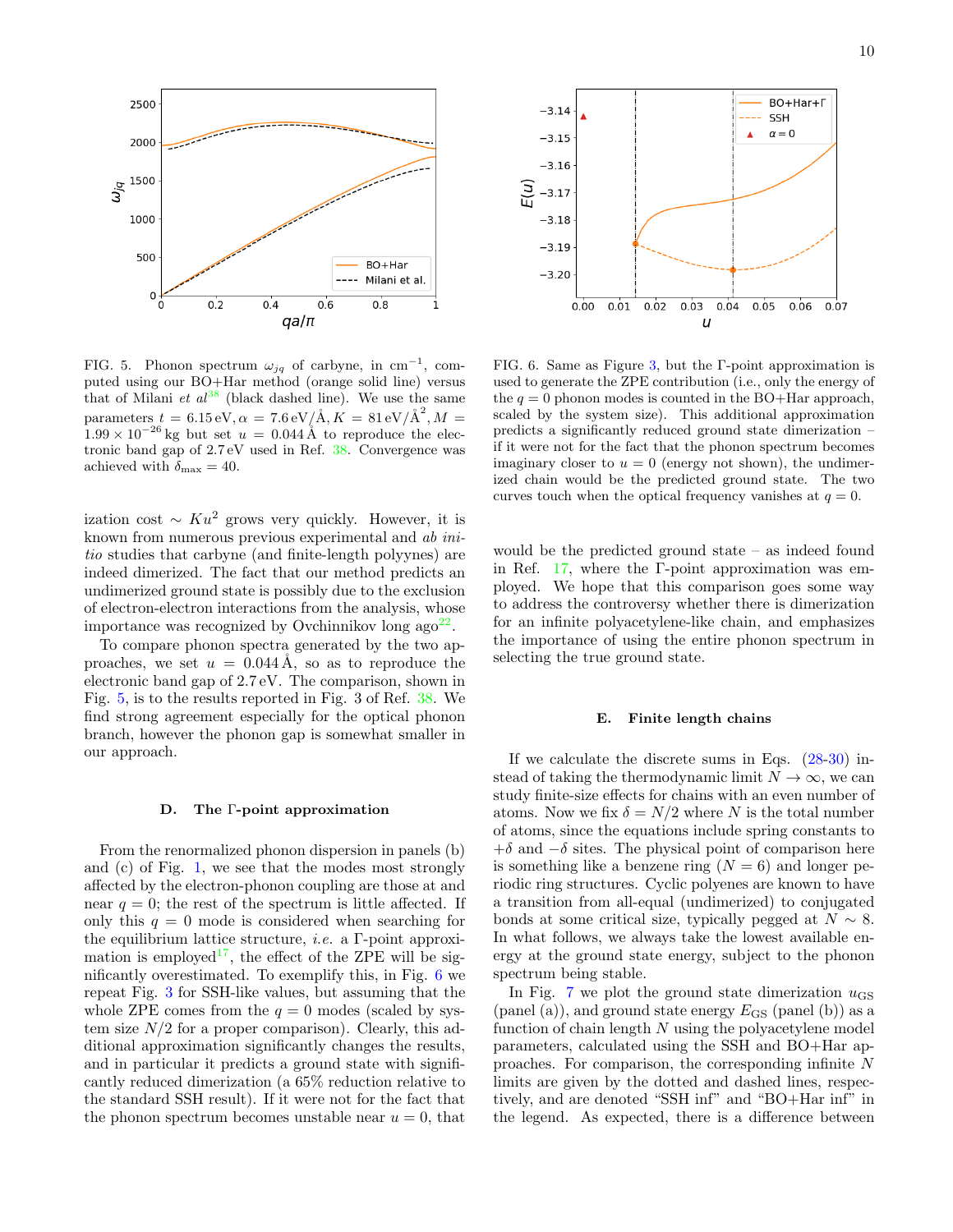

<span id="page-10-0"></span>FIG. 7. Ground-state dimerization  $u_{\text{GS}}$  (panel (a)) and ground state energy  $E_{\text{GS}}$  (panel (b)) for finite-N chains with  $N/2$  odd (orange circles) and even (blue triangles), as well as the SSH finite  $N$  results (red diamonds in panel (a)). The lines connecting the circles and triangles are guides to the eye. The SSH and BO+Har infinite N limits are given by the dotted and dashed lines, respectively, and are denoted "SSH inf" and "BO+Har inf" in the legend. The even/odd behaviour is explained by the momentum points that are allowed for each  $N$ , and whether they fall on the BZ edge or not. Finite  $N$  results approach corresponding infinite  $N$  results for both the SSH and the BO+Har approach. The effect of ZPE on ground state dimerization is visible in panel (a), where the SSH predicts a higher  $u_{\text{GS}}$  than the BO+Har for  $N > 14$ .

the dimerization (panel (a)) predicted by the infinite  $N$ SSH and BO+Har approaches (cf. Ref. [3\)](#page-8-0). We split our dataset into even and odd groups for plotting, where chains whose length  $N$  is such that  $N/2$  is even are in the even group (blue triangles), and the others are in the odd group (orange circles). We also show the SSH finite  $N$  results to look at the change in the ground state dimerization driven by the ZPE (they also alternate between even/odd but we do not show this for clarity). The ground state energy differs little between the BO+Har and the SSH approach due to the flatness of the energy curve near the minimum other than the constant ZPE contribution – for this reason the SSH energy is not shown in panel (b).

Convergence to the infinite  $N$  results for both the energy and the ground state dimerization is achieved quickly, already by  $N \sim 40$ . The SSH finite N dimerizations approach the SSH infinite N limit, and similarly for the BO+Har approach.

Curiously, even group BO+Har chains converge to infinite N BO+Har results from above (bigger dimerization, higher energy at small  $N$ ), while odd group chains approach from below (smaller dimerization, lower energy at small  $N$ ). Fundamentally, this is a finite size effect: the alternation with increasing  $N$  arises because the allowed momentum points are different in the two cases. In the even group, a pair of momentum points (one point for each of optical / acoustic, and valence / conduction bands) at the edge of the Brillouin zone is included: in the odd group, it is not. The impact of dimerization on the electronic bands (and thus on the total energy) is strongest at the edge of the Brillouin zone. When rings are short and only a few momentum points are allowed, there is a big difference if the edge is included or not. Once more points are allowed for longer chains, the alternation is strongly reduced. This alternation is seen in both the SSH and our approach – it is not ZPE driven.

The effect of ZPE leads to stronger deviations from the SSH finite N result at low N for the chain dimerization than in the infinite  $N$  limit: the BO+Har predicts a significantly smaller dimerization for  $14 \leq N \leq 25$  for both even and odd groups than the SSH approach. This means the zero-point energy destabilizes the dimerization of the chain more effectively in the small N limit. We are led to conclude that for smaller systems ( $N \leq 20$ ), the effect of ZPE is significant in determining the true ground state of the system and a fully quantum-mechanical treatment is necessary to elucidate the extent of that effect.

Using a smaller mass parameter is another way to increase the impact of the ZPE on the ground state dimerization, as we demonstrate in the next section.

### F. Isotope effect

The results presented so far might suggest that calculating the renormalization of the phonon spectrum and including the ZPE in the total energy is an unwarranted complication, given that the end results are little affected. This is to be expected for polyacetylene, given the order of magnitude difference between the electronic and lattice energy scales. However, there might be contexts where the energy scales are not so disparate – for instance, in a hypothetical hydrogen chain, or if the electron mass is strongly renormalized through interactions.

To exemplify this point, we lower the mass parameter  $M$  as a simple way to boost the lattice energy scale. The results are shown in Fig. [8,](#page-11-1) where we compare the total energy curves for cases where the ionic mass  $M^* = 0.1, 0.01, 0.001M$ , M being the polyacetylene value; the other parameters are kept unchanged. Indeed,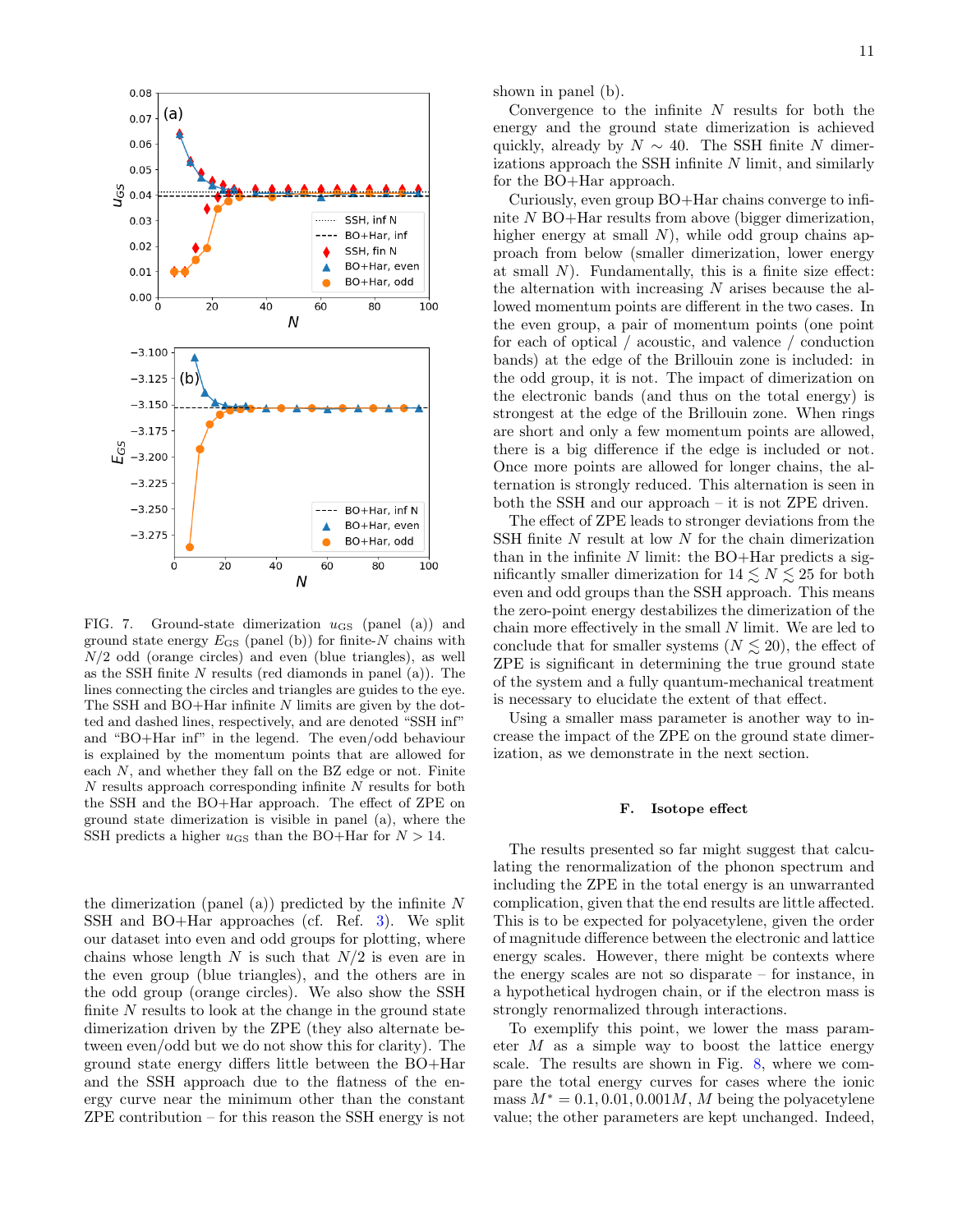

<span id="page-11-1"></span>FIG. 8.  $E(u)$  versus u for the mass (a)  $M^* = 0.1M$ , (b)  $M^* = 0.01M$ , (c)  $M^* = 0.001M$ ; all other parameters are the same as for polyacetylene. A significant reduction of the ionic mass boosts the characteristic phonon energy, and thus the importance of ZPE. A significantly smaller lattice dimerization is favored once  $M^*$  becomes sufficiently small: it would be zero were it not for the phonon spectrum becoming unstable (the shaded region indicates the extent of  $u$  such that the phonon spectrum is unstable).

when  $M^*$  decreases by two orders of magnitude (so that the characteristic phonon energy increases by one order of magnitude and becomes comparable to the electronic energy scale), the addition of the ZPE predicts a much less dimerized GS. We caution against a literal interpretation of the energies close to  $u = 0$ , where the phonon spectrum is unstable (the shaded region): however, we see that the previously existing potential well has been raised to the point where the energy goes up almost linearly, favouring smaller and smaller dimerization. Another caveat is that we explicitly used the fact that the electron masses are so much smaller than those of the lattice ions: as  $M^*$  grows smaller, that approximation is called into question. For contrast, we note that the prediction of the standard SSH calculation (which does not include the renormalized ZPE) remains the same as the dashed line in Fig. [3](#page-8-0) irrespective of the value of  $M^*$ .

Of course, these latter results are artificial, as at most  $M^* \approx 0.07M \approx m_p$  (for a hypothetical hydrogen 1D) chain). However, the phonon energy scale can be increased not just by lowering  $M$ , but also by stiffening the spring constant  $K$ . The important point is that if  $\sqrt{K/M} \sim t$ , the ZPE contribution cannot be ignored and that it is likely strongly renormalized as a function of the dimerization u.

# <span id="page-11-0"></span>V. CONCLUSIONS

In this paper, we used the Born-Oppenheimer approximation together with a harmonic approximation to develop a relatively simple technique for calculating the phonon spectrum renormalization due to the electronphonon coupling. In contrast to variational techniques such as SSCH $A^{30}$  $A^{30}$  $A^{30}$  or SCH $A^{29}$  $A^{29}$  $A^{29}$ , the force constants are calculated directly instead of being assumed to be variational parameters adjusted to minimize the energy – only the static lattice dimerization  $u$  is treated this way.

We applied this method to the SSH model with polyacetylene parameters, finding that a strong Kohn anomaly appears in the optical branch at  $q = 0$  for an undimerized chain with  $u = 0$ , signalling its instability to dimerization. This anomaly is replaced by a softening of the Γ-point optical phonon when the chain is allowed to assume its minimum energy (dimerized) state. Our phonon spectra for polyacetylene and carbyne show solid agreement with prior literature results, both analytical and ab initio. We note the appearance of long-range force constants due to the electron-phonon interaction, even though the bare ion-ion interactions are nearest-neighbor only. Crucially, we find that the zeropoint phonon energy contribution is unable to destroy the dimerized ground state of polyacetylene for an infinite chain. This agrees with several previous results and disagrees with others. Relevant to the latter, we point out the potential downfall of using the Γ-point approximation, as it overestimates the ZPE dependence on u. Finally, we show that the role of the ZPE is amplified for finite-length chains, where the ground state ceases to be dimerized for  $N = 6, 10$ ; or through lowering the mass parameter of the chain and/or increasing its stiffness to the point where the characteristic electronic and ionic energy scales are more comparable.

The most significant approximations we made is to treat the ionic BO energy within the harmonic approximation. The force constants can be then calculated us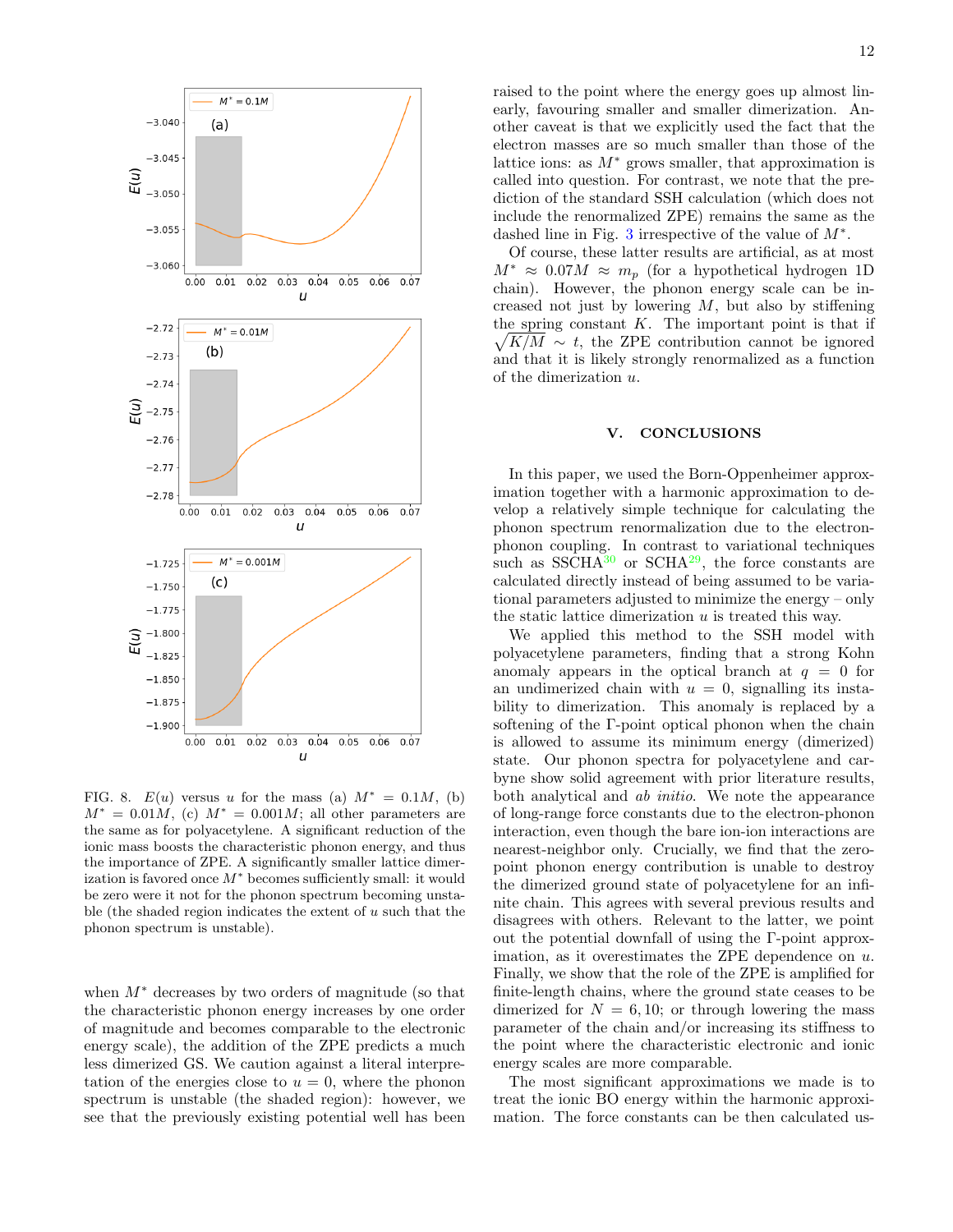ing perturbation theory, and an analytical expression for the phonon spectrum is available. In principle one can relax this approximation by including cubic and higher order unharmonic terms, whose coefficients can be calculated with the appropriate higher-order perturbation theory. However, additional approximations (eg., meanfield) are needed to then deal with these unharmonic terms. Given its small energy scale, we believe that for polyacetylene such a calculation is not warranted, but it might be relevant for a system with very different parameters. We note that we have tested the validity of the other approximation, namely of including only linear SSH electron-phonon coupling, by adding the next term and investigating its effects. Indeed, these were find to be negligible for polyacetylene parameter values.

### ACKNOWLEDGMENTS

We are grateful to Alberto Nocera, George Sawatzky and Nassim Derriche for valuable discussions about the model and the use of Born-Oppenheimer approximation. This work was supported by the UBC Stewart Blusson Quantum Matter Institute, the Max-Planck-UBC-UTokyo Center for Quantum Materials and the Natural Sciences and Engineering Research Council of Canada. We are also grateful for the use of computational resources at the LISA computational cluster at the Stewart Blusson Quantum Matter Institute.

### <span id="page-12-0"></span>Appendix A: Perturbative calculation details

In this appendix we describe the details of getting from the general perturbative expressions in Eq.  $(27)$  to the results reported for  $\delta K_{nm}$  in Eqs. [28](#page-4-1)[-30.](#page-5-0) First, we catalog the "halves" of the perturbative expressions for the even-odd cases.

Even m:

$$
\frac{(1 - |\Psi_0\rangle \langle \Psi_0|)}{E_0 - \hat{H}_{\text{unper}}}\frac{\partial \hat{V}}{\partial x_{2m}} |\Psi_0\rangle =
$$
\n
$$
= \frac{2i\alpha}{N/2} \sum_{kq\sigma} \frac{e^{-i(k-q)(2m)a}}{E_k + E_q} \alpha_k (s_k \beta_k + s_q \beta_q^*) \chi_k^{\dagger} \nu_q |\Psi_0\rangle.
$$
\n(A1)

We arrived at this expression as follows: since on the right we have the ground state  $|\Psi_0\rangle$ , the only term from the matrix product in Eq. [23](#page-4-3) that can survive at halffilling is the  $\chi^{\dagger} \nu$  combination. As for the energy denominator,

$$
\left(E_0 - \hat{H}_{\text{unper}}\right) \chi_k^{\dagger} \nu_q \left|\Psi_0\right\rangle =
$$
\n
$$
= \left(-\sum_p E_p\right) - \left[\left(-\sum_p E_p\right) - (-E_k) + (+E_q)\right] =
$$
\n
$$
= -(E_k + E_q). \quad \text{(A2)}
$$

Given the reasoning above, we can immediately write down the odd version of the term

Odd m:

$$
\frac{(1 - |\Psi_0\rangle \langle \Psi_0|)}{E_0 - \hat{H}_{\text{unper}}}\frac{\partial \hat{V}}{\partial x_{2m+1}} |\Psi_0\rangle =
$$
\n
$$
= -\frac{2i\alpha}{N/2} \sum_{kq\sigma} \frac{e^{-i(k-q)(2m+1)a}}{E_k + E_q} \alpha_k (s_q \beta_k + s_k \beta_q^*) \times
$$
\n
$$
\times \chi_k^{\dagger} \nu_q |\Psi_0\rangle. \quad (A3)
$$

The corresponding left-hand sides of the overall perturbation expression are no different: now we keep the  $\nu^{\dagger} \chi$  combination, so that it does not annihilate the state on the left

Even m:

$$
\langle \Psi_0 | \frac{\partial \hat{V}}{\partial x_{2m}} = -\frac{2i\alpha}{N/2} \sum_{k'q'\sigma} e^{-i(k'-q')(2m)a} \alpha_k \times
$$

$$
\times \left( s_{k'} \beta_{k'} + s_{q'} \beta_{q'}^* \right) \langle \Psi_0 | \nu_{k'}^{\dagger} \chi_{q'} . \quad (A4)
$$

Connecting the left and right halves of the expressions forces  $q' = k, k' = q$ . Re-writing it for clarity

$$
\langle \Psi_0 | \frac{\partial \hat{V}}{\partial x_{2m}} = -\frac{2i\alpha}{N/2} \sum_{kq\sigma} e^{+i(k-q)(2m)a} \alpha_k \times \times \left( s_q \beta_q + s_k \beta_k^* \right) \langle \Psi_0 | \nu_q^{\dagger} \chi_k. \quad (A5)
$$

The only thing that changes for odd  $m$  is the prefactor: Odd m:

$$
\langle \Psi_0 | \frac{\partial \hat{V}}{\partial x_{2m+1}} = \frac{2i\alpha}{N/2} \sum_{kq\sigma} e^{+i(k-q)(2m+1)a} \alpha_k \times
$$

$$
\times \left( s_k \beta_q + s_q \beta_k^* \right) \langle \Psi_0 | \nu_q^{\dagger} \chi_k. \quad (A6)
$$

Now that we have all of the relevant expressions, we can begin to put them together. The first of Eqs. [28-](#page-4-1)[30](#page-5-0) is derived as follows

$$
\delta K_{nm} = \left(\frac{2\alpha}{N}\right)^2 \sum_{kq\sigma} \left(\frac{-e^{-i(k-q)(n-m)a}}{E_k + E_q}\right) \times
$$
  
 
$$
\times (4\alpha_k^2) \left\{ (s_k \beta_k + s_q \beta_q^*)(s_q \beta_q + s_k \beta_k^*) \right\} + (n \rightleftarrows m) =
$$
  

$$
= -2 \left(\frac{4\alpha}{N}\right)^2 \sum_{kq} \left(\frac{\cos[(k-q)(n-m)a]}{E_k + E_q}\right) \times
$$
  

$$
\times \left| s_k \beta_k + s_q \beta_q^* \right|^2 \quad (A7)
$$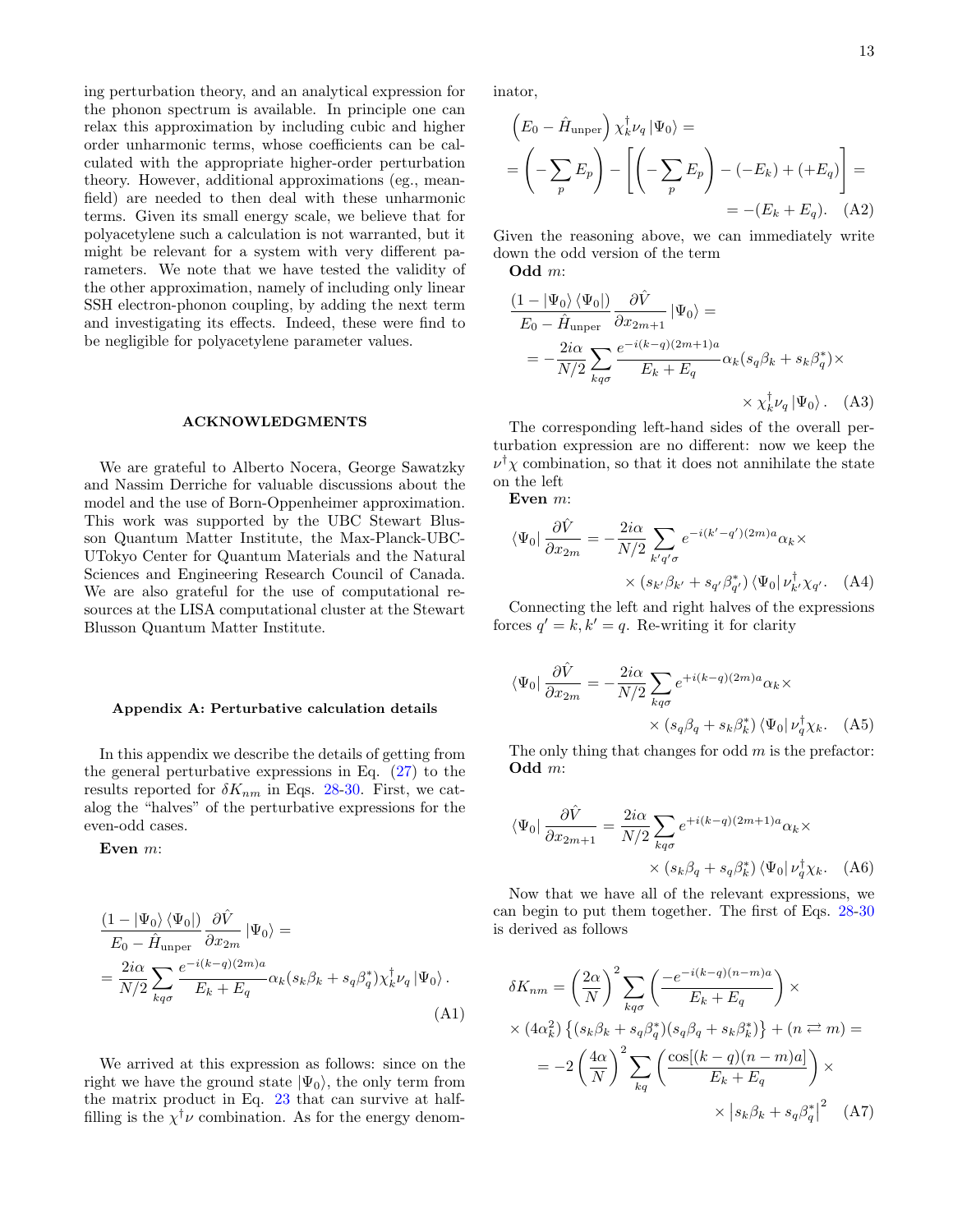The other equations are obtained similarly.

## <span id="page-13-0"></span>Appendix B: Extension to the quadratic SSH model

We now use:

$$
t(R_{n+1} - R_n) = t(a + u_{n+1} - u_n) \approx
$$
  
 
$$
\approx t - \alpha_n (u_{n+1} - u_n) + \frac{1}{2} \beta_n (u_{n+1} - u_n)^2.
$$
 (B1)

Here  $\alpha_n$  and  $\beta_n$  are first and second derivatives of the hopping integral with respect to  $R_{n+1} - R_n$ . The minus sign in front of  $\alpha$  is convention to ensure  $\alpha$  positive in magnitude.

The usual expansion is only to first order. However, in the harmonic approximation of the effective ionic Hamiltonian, the ion-ion interaction potential  $\hat{V}(\hat{R}_{n+1} - \hat{R}_n)$ was expanded to second order, which makes a first order expansion for the hopping to appear inconsistent. We discuss here the consequences of using a quadratic Peierls expansions, which to our knowledge was not considered elsewhere.

Assuming constant values for  $\alpha$  and  $\beta$  and defining  $T_{n,n+1} = \sum_{\sigma} c_{n+1,\sigma}^{\dagger} c_{n\sigma} + \text{h.c., we now find:}$ 

$$
H_e = -(t + 2u^2 \beta) \sum_n T_{n,n+1} - 2\alpha u \sum_n (-1)^n T_{n,n+1} + \sum_n (\alpha + 2\beta (-1)^n u)(x_{n+1} - x_n) T_{n,n+1} - \sum_n \frac{\beta}{2} (x_{n+1} - x_n)^2 T_{n,n+1} + E_e({R_n^0}), \quad (B2)
$$

The "easy" part can be diagonalized as before (the only change being  $t \to t + 2\beta u^2$ , giving

$$
H_e = -2\sum_{k} E_k \left( \nu_{k\sigma}^{\dagger} \nu_{k\sigma} - \chi_{k\sigma}^{\dagger} \chi_{k\sigma} \right) +
$$
  
+ 
$$
\sum_{n} (\alpha + (-1)^n 2\beta u) (x_{n+1} - x_n) T_{n,n+1} -
$$
  
- 
$$
\sum_{n} \frac{\beta}{2} (x_{n+1} - x_n)^2 T_{n,n+1} + E_e({R_n^0}).
$$
 (B3)

In the rest of this section, using results from Appendix [A,](#page-12-0) we do the perturbative calculation for this secondorder SSH model. Start with the ionic Hamiltonian from Eq. [31](#page-5-1) (with the understanding that here  $\epsilon_k = -2(t +$  $2\beta u^2$ )  $\cos(ka)$ )

$$
\hat{H}_{i,\text{har}}^{(\text{BO})} = \sum_{n} \frac{\hat{p}_n^2}{2M} + \frac{K}{2} \sum_{n} (\hat{x}_{n+1} - \hat{x}_n)^2 + \n+ \frac{1}{2} \sum_{nm} \frac{\partial^2 \langle \hat{H}_e - \hat{V}_{i-i} \rangle}{\partial R_n \partial R_m} \hat{x}_n \hat{x}_m - \n- 2 \frac{Na}{2\pi} \int_{-\frac{\pi}{2a}}^{\frac{\pi}{2a}} dk \sqrt{\epsilon_k^2 + u^2 \Delta_k^2} + 2K u^2 N. \quad (B4)
$$

The inter-ionic potential in this Hamiltonian is generated by various corrections up to second order to the energy of the electronic Hamiltonian, which reads

$$
\hat{H}_e - \hat{V}_{i-i} = -\sum_{k\sigma} E_k (\nu_{k\sigma}^\dagger \nu_{k\sigma} - \chi_{k\sigma}^\dagger \chi_{k\sigma}) +
$$
  
+ 
$$
\sum_{n\sigma} (\alpha + (-1)^n 2\beta u)(x_{n+1} - x_n) T_{n,n+1} -
$$
  
= 
$$
\hat{A}_{el-ph}
$$
  
- 
$$
\sum_{n\sigma} \frac{\beta}{2} (x_{n+1} - x_n)^2 T_{n,n+1}.
$$
 (B5)

All the definitions are as in Appendix [A,](#page-12-0) with the caveat that  $t \to t + 2\beta u^2$ .

As before, we are evaluating energy corrections

$$
F_e \approx F_e^{(0)} + F_e^{(1)} + F_e^{(2)} + \dots
$$
 (B6)

where the terms are given by

$$
F_e^{(1)} = \langle \Psi_0 | (\hat{A}_{el-ph} + \hat{B}_{el-ph}) | \Psi_0 \rangle, \qquad (B7)
$$
  
\n
$$
F_e^{(2)} = \langle \Psi_0 | (\hat{A}_{el-ph} + \hat{B}_{el-ph}) \frac{(1 - |\Psi_0\rangle \langle \Psi_0|)}{E_0 - \hat{H}_{\text{unper}}} \times \langle \hat{A}_{el-ph} + \hat{B}_{el-ph} | \Psi_0 \rangle.
$$
 (B8)

Introduce the notation

$$
\delta K_{nm} \equiv \frac{\partial^2 F_e}{\partial x_n \partial x_m} = 0 + \frac{\partial^2 F_e^{(1)}}{\partial x_n \partial x_m} + \frac{\partial^2 F_e^{(2)}}{\partial x_n \partial x_m} \equiv
$$

$$
\equiv \delta K_{nm}^{(1)} + \delta K_{nm}^{(2)}.
$$
 (B9)

Unlike in the conventional SSH model, the linear term from the perturbative expansion will have a non-zero contribution due to  $\hat{B}_{el-ph}$  in the Hamiltonian. That is the new calculation: the second-order term will be simply appended with the new coefficients  $\alpha_{\pm} = \alpha \pm 2\beta u$ . There is no contribution from  $\hat{B}_{el-ph}$  at second order because those will lead to terms cubic or quartic in atomic displacements, which will be set to zero in the harmonic approximation for the Born-Oppenheimer energy surface.

Start with the first-order term coming from  $\hat{B}_{el-ph}$ . For  $|n - m| > 1$ , the first-order correction is zero, as is clear from the following calculation:

$$
\delta K_{nm}^{(1)} = \frac{\partial^2}{\partial x_n \partial_m} \left( \left\langle -\frac{\beta}{2} \sum_l (x_{l+1} - x_l)^2 T_{l,l+1} \right\rangle_{\Psi_0} \right) =
$$
  

$$
= \frac{\partial^2}{\partial x_n \partial_m} \left( \left\langle -\beta \sum_l \left[ x_l^2 (T_{l,l+1} + T_{l-1,l}) - \right. \right. \right.
$$
  

$$
- x_l x_{l+1} T_{l,l+1} \right] \left\langle_{\Psi_0} \right\rangle =
$$
  

$$
= -2\delta_{nm} \beta \langle T_{n,n+1} + T_{n-1,n} \rangle_{\Psi_0} + \delta_{n,m+1} \beta \langle T_{n,n+1} \rangle_{\Psi_0} . \tag{B10}
$$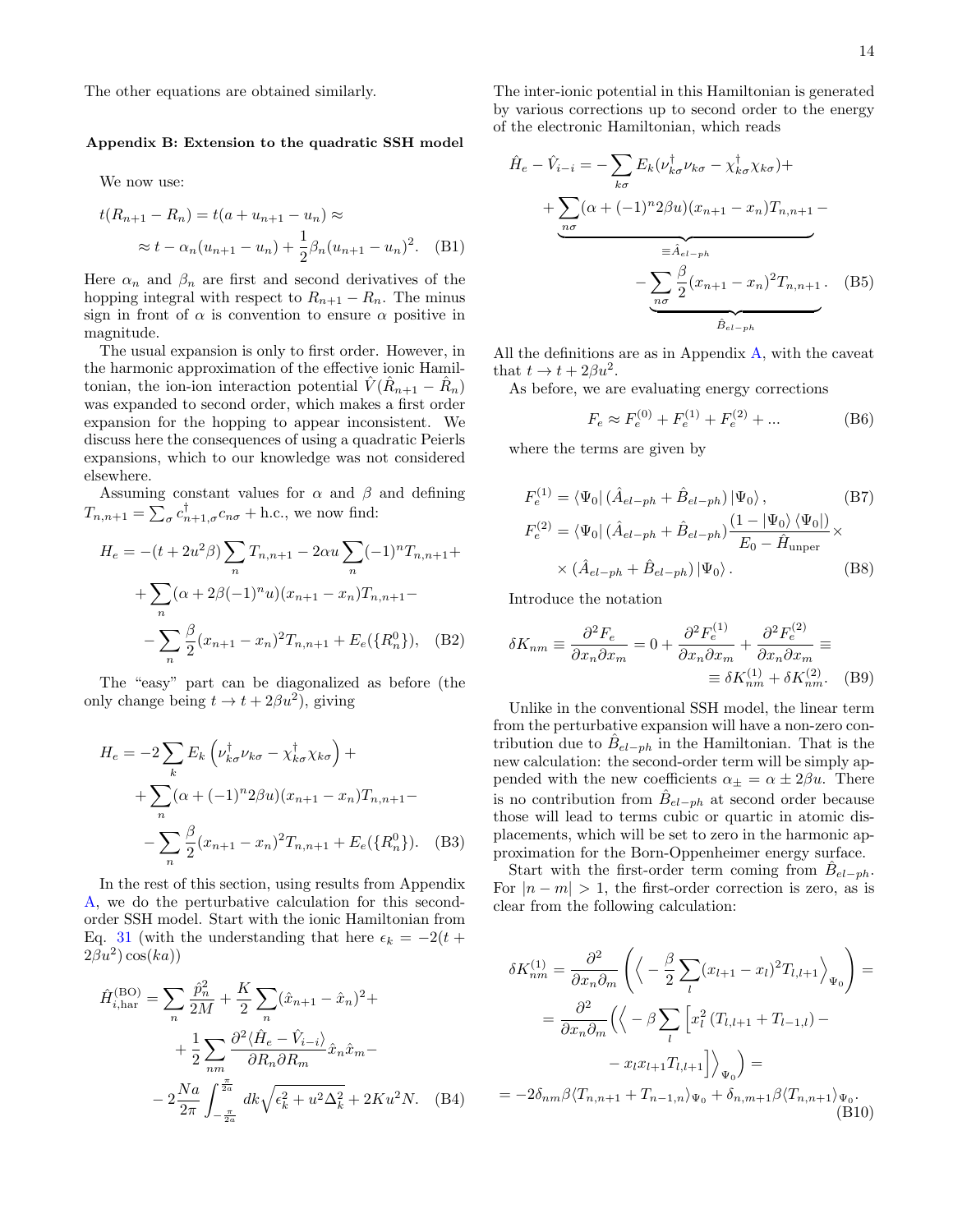Then:

$$
\delta K_{2n,2n}^{(1)} = -2\beta \left\langle T_{2n,2n+1} + T_{2n-1,2n} \right\rangle_{\Psi_0}
$$
  

$$
= -\frac{4\beta}{N/2} \sum_{kq\sigma} e^{-i(k-q)(2n)a} \times
$$
  

$$
\times \left[ \cos(ka) \langle c^{(o)}_{\phantom{o}k\sigma} c_{q\sigma}^{(e)} \rangle_{\Psi_0} + \cos(qa) \langle c^{(e)}_{\phantom{o}k\sigma} c_{q\sigma}^{(o)} \rangle_{\Psi_0} \right].
$$
  
(B11)

To finish the evaluation, we must compute the expectation values above. To do so, we should express the old c operators in terms of  $\nu, \chi$  (at half-filling, we will take the un-perturbed ground state to be the usual Fermi sea  $|\Psi_0\rangle = \prod_{|k| < \pi/a, \sigma} \nu_{k\sigma}^{\dagger} |0\rangle)$ 

$$
\langle c^{(o)}_{\;k\sigma}c^{(e)}_{q\sigma}\rangle_{\Psi_0} = \langle (\beta_k \nu_{k\sigma}^{\dagger} - \beta_k \chi_{k\sigma}^{\dagger})(\alpha_q \nu_{q\sigma} + \alpha_q \chi_{q\sigma})\rangle_{\Psi_0} =
$$
  

$$
= \delta_{kq}\beta_k\alpha_q. \quad \text{(B12)}
$$

Similarly, for the other expectation value, we find at halffilling

$$
\langle c^{(e)}_{\ k\sigma}^{\dagger} c_{q\sigma}^{(o)} \rangle_{\Psi_0} = \langle (\alpha_k \nu_{k\sigma}^{\dagger} + \alpha_k \chi_{k\sigma}^{\dagger}) (\beta_q^* \nu_{q\sigma} - \beta_q^* \chi_{q\sigma}) \rangle_{\Psi_0} =
$$
  
=  $\delta_{kq} \beta_q^* \alpha_k$ . (B13)

Substituting into Eq. [B11,](#page-14-0) we find

$$
\delta K_{2n,2n}^{(1)} =
$$
  
=  $-\frac{4\beta}{N/2} \sum_{kq\sigma} \delta_{kq} \left[ \cos(ka) \beta_k \alpha_q + \cos(qa) \beta_q^* \alpha_k \right] =$   
=  $-2 \frac{4\beta}{N/2} \sum_k \frac{\epsilon_k \cos(ka)}{E_k}$ . (B14)

If  $n$  is odd, the matrix elements swap places, but the end result remains

$$
\delta K_{2n+1,2n+1}^{(1)} = -2\frac{4\beta}{N/2} \sum_{k} \frac{\epsilon_k \cos(ka)}{E_k}.
$$
 (B15)

We may combine the two terms by writing

$$
\delta K_{nn}^{(1)} = -2\frac{4\beta}{N/2} \sum_{k} \frac{\epsilon_k \cos(ka)}{E_k}, \quad n \in \mathbb{Z}.\tag{B16}
$$

It makes sense that the terms are the same for even and odd sites, as these are on-site corrections, and any site connects to a pair of short/long bonds.

After more similar calculations, we find

<span id="page-14-0"></span>
$$
\delta K_{nm}^{(1)} = \delta_{nm} \left( -\frac{8\beta}{N/2} \sum_{k} \frac{\epsilon_k \cos(ka)}{E_k} \right) +
$$

$$
+ \delta_{n+1,m} \left( \frac{2\beta}{N/2} \sum_{k} \frac{\epsilon_k \cos(ka) + (-1)^n u \Delta_k \sin(ka)}{E_k} \right).
$$
(B17)

Evidently, there are two inequivalent spring constants, and thus an optical and an acoustic branch will emerge for a nonzero  $\alpha.$ 

Now for the contribution from  $\hat{A}_{el-ph}$ . As in the linear SSH model case, re-write it in terms of  $\nu$  and  $\chi$  operators,

$$
\hat{A}_{el-ph} \equiv \sum_{n} x_n \hat{g}_n \tag{B18}
$$

where we defined  $\alpha_{\pm}(n) = \alpha \pm (-1)^n 2\beta u$ , and  $\hat{g}_n =$  $-\alpha_{+}(n)T_{n,n+1} + \alpha_{-}(n)T_{n,n-1}$ . Then  $\alpha_{\pm}(2n) = \alpha_{\pm}$ , and

$$
\hat{g}_{2n} = \frac{1}{N/2} \sum_{kq\sigma} x_{2n} e^{-i(k-q)2na} \times
$$
  
 
$$
\times \left[ (-2i\alpha \sin(qa) - 4\beta u \cos(qa)) c_{k\sigma}^{(e)} c_{q\sigma}^{(o)} + (2i\alpha \sin(ka) - 4\beta u \cos(ka)) c_{k\sigma}^{(o)^\dagger} c_{q\sigma}^{(e)} \right].
$$
 (B19)

while

$$
\hat{g}_{2n+1} = \frac{1}{N/2} \sum_{kq\sigma} x_{2n+1} e^{-i(k-q)(2n+1)a} \times
$$

$$
\times \left[ (2i\alpha \sin(ka) + 4\beta u \cos(ka)) c_{k\sigma}^{(e)} \right]_{\sigma}^{t} + (-2i\alpha \sin(qa) + 4\beta u \cos(qa)) c_{k\sigma}^{(o)\dagger} c_{q\sigma}^{(e)} \right]. \quad (B20)
$$

The final step is to convert the operators to the  $\nu, \chi$ basis. Defining  $g_k = 2i\alpha \sin(ka) - 4\beta u \cos(ka)$  and  $h_k =$  $2i\alpha \sin(ka) + 4\beta u \cos(ka)$ , we find

$$
\hat{g}_{2n} = \frac{1}{N/2} \sum_{kq\sigma} x_{2n} e^{-i(k-q)(2n)a} \left( \nu_k^{\dagger} \chi_k^{\dagger} \right) \begin{pmatrix} \alpha_k (g_k \beta_k + g_q^* \beta_q^*) & \alpha_k (g_k \beta_k - g_q^* \beta_q^*) \\ \alpha_k (-g_k \beta_k + g_q^* \beta_q^*) & \alpha_k (-g_k \beta_k - g_q^* \beta_q^*) \end{pmatrix} \begin{pmatrix} \nu_q \\ \chi_q \end{pmatrix} . \tag{B21}
$$

$$
\hat{g}_{2n+1} = \frac{1}{N/2} \sum_{kq\sigma} x_{2n+1} e^{-i(k-q)(2n+1)a} \left( \nu_k^{\dagger} \chi_k^{\dagger} \right) \begin{pmatrix} \alpha_k (h_q^* \beta_k + h_k \beta_q^*) & \alpha_k (h_q^* \beta_k - h_k \beta_q^*) \\ \alpha_k (-h_q^* \beta_k + h_k \beta_q^*) & \alpha_k (-h_q^* \beta_k - h_k \beta_q^*) \end{pmatrix} \begin{pmatrix} \nu_q \\ \chi_q \end{pmatrix} . \tag{B22}
$$

As in the linear SSH model case, we only need a single entry from these matrices at half-filling. Moreover, defin-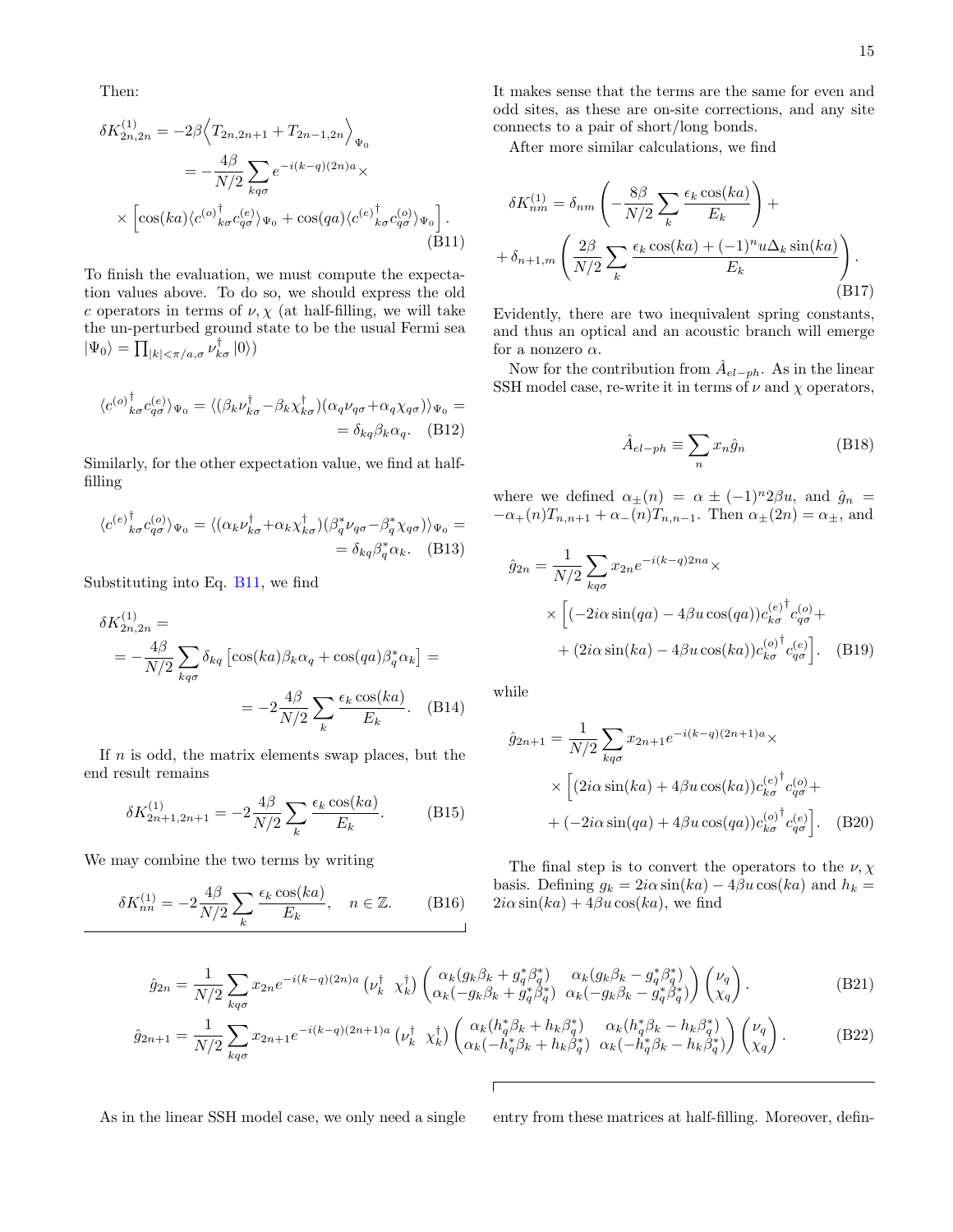ing  $\delta K_{nm}^{(2)}$  as the second-order corrections to the n, m- binding atomic spring, by analogy we also have

$$
\delta K_{nm}^{(2)} = \frac{\partial^2 F_e^{(2)}}{\partial x_n \partial x_m} = \langle \Psi_0 | \hat{g}_n \frac{(1 - |\Psi_0\rangle \langle \Psi_0|)}{E_0 - \hat{H}_{\text{unper}}} \hat{g}_m | \Psi_0 \rangle + \langle \Psi_0 | \hat{g}_m \frac{(1 - |\Psi_0\rangle \langle \Psi_0|)}{E_0 - \hat{H}_{\text{unper}}} \hat{g}_n | \Psi_0 \rangle. \tag{B23}
$$

It is here that we have to work our way through several cases depending on the even/odd character of  $n, m$ . First, catalog the halves of the perturbative expressions for the even-odd cases.

Even m:

$$
\frac{(1 - |\Psi_0\rangle \langle \Psi_0|)}{E_0 - \hat{H}_{\text{unper}}}\frac{\partial \hat{V}}{\partial x_{2m}} |\Psi_0\rangle =
$$
\n
$$
= \frac{1}{N/2} \sum_{kq\sigma} \frac{e^{-i(k-q)(2m)a}}{E_k + E_q} \alpha_k (g_k \beta_k - g_q^* \beta_q^*) \chi_k^{\dagger} \nu_q |\Psi_0\rangle.
$$
\n(B24)

Odd m:

$$
\frac{(1 - |\Psi_0\rangle \langle \Psi_0|)}{E_0 - \hat{H}_{\text{unper}}}\frac{\partial \hat{V}}{\partial x_{2m+1}} |\Psi_0\rangle =
$$
\n
$$
= \frac{1}{N/2} \sum_{kq\sigma} \frac{e^{-i(k-q)(2m+1)a}}{E_k + E_q} \alpha_k (h_q^* \beta_k - h_k \beta_q^*) \chi_k^{\dagger} \nu_q |\Psi_0\rangle.
$$
\n(B25)

Now for corresponding left-hand sides. The main difference is that now we keep the  $\nu^{\dagger} \chi$  combination. We immediately have

Even m:

$$
\langle \Psi_0 | \frac{\partial \hat{V}}{\partial x_{2m}} = \frac{1}{N/2} \sum_{k'q'\sigma} e^{-i(k'-q')(2m)a} \times \times \alpha_{k'}(g_{k'}\beta_{k'} - g_{q'}^*\beta_{q'}^*) \langle \Psi_0 | \nu_{k'}^{\dagger} \chi_{q'}.
$$
 (B26)

When connected with the appropriate right-hand side, the equality  $q' = k, k' = q$  is ensured. Hence

$$
\langle \Psi_0 | \frac{\partial \hat{V}}{\partial x_{2m}} = \frac{1}{N/2} \sum_{kq\sigma} e^{+i(k-q)(2m)a} \times \times \alpha_q(g_q \beta_q - g_k^* \beta_k^*) \langle \Psi_0 | \nu_q^{\dagger} \chi_k. \quad (B27)
$$

The only thing that changes for odd  $m$  is the prefactor: Odd m:

$$
\langle \Psi_0 | \frac{\partial \hat{V}}{\partial x_{2m+1}} = \frac{1}{N/2} \sum_{kq\sigma} e^{+i(k-q)(2m+1)a} \times \times \alpha_q(h_k^* \beta_q - h_q \beta_k^*) \langle \Psi_0 | \nu_q^{\dagger} \chi_k. \quad (B28)
$$

Now assemble the full expressions: Case 1:  $n$  even,  $m$  even.

$$
\delta K_{2n,2m} = \left(\frac{1}{N/2}\right)^2 \sum_{kq\sigma} \left(\frac{e^{-i(k-q)(n-m)a}}{E_k + E_q}\right) (\alpha_k^2) \times
$$
  
 
$$
\times \left\{(-g_k\beta_k + g_q^*\beta_q^*)(-g_k^*\beta_k^* + g_q\beta_q)\right\} + (n \rightleftarrows m) =
$$
  

$$
= 2\left(\frac{2}{N}\right)^2 \sum_{kq} \left(\frac{\cos[(k-q)(n-m)a]}{E_k + E_q}\right) \times
$$
  

$$
\times \left|-g_k\beta_k + g_q^*\beta_q^*\right|^2 \quad \text{(B29)}
$$

Case 2: n odd, m odd.

$$
\delta K_{2n+1,2m+1} = 2\left(\frac{2}{N}\right)^2 \times \times \sum_{kq} \left(\frac{\cos[(k-q)(2n-2m)a]}{E_k + E_q}\right) \left|-h_q^* \beta_k + h_k \beta_q^*\right|^2.
$$
\n(B30)

Case 3: n even, m odd.

$$
\delta K_{2n,2m+1} = 2 \left( \frac{1}{N/2} \right)^2 \sum_{kq} \left( \frac{e^{-i(k-q)(2m-2n+1)a}}{E_k + E_q} \right) \times \times \left\{ (g_q \beta_q - g_k^* \beta_k^*) (h_q^* \beta_k - h_k \beta_q^*) \right\} + \text{h.c.} \quad (B31)
$$

Case 4: n odd, m even.

$$
\delta K_{nm} = \left(\frac{1}{N/2}\right)^2 \sum_{kq} \left(\frac{e^{-i(k-q)(2m-2n-1)a}}{E_k + E_q}\right) \times \times \left\{ (h_k^* \beta_q - h_q \beta_k^*) (g_k \beta_k - g_q^* \beta_q^*) \right\} + \text{h.c.} \quad (B32)
$$

The subsequent calculation of the phonon spectrum is carried out exactly as for the linear case.

## <span id="page-15-0"></span>Appendix C: Diagonalizing the ionic Hamiltonian

Starting from the Hamiltonian in Eq. [31,](#page-5-1) we use the fact that the dispersions of quantum Hamiltonians and equivalent classical Hamiltonians are identical, and write down the corresponding classical Lagrangian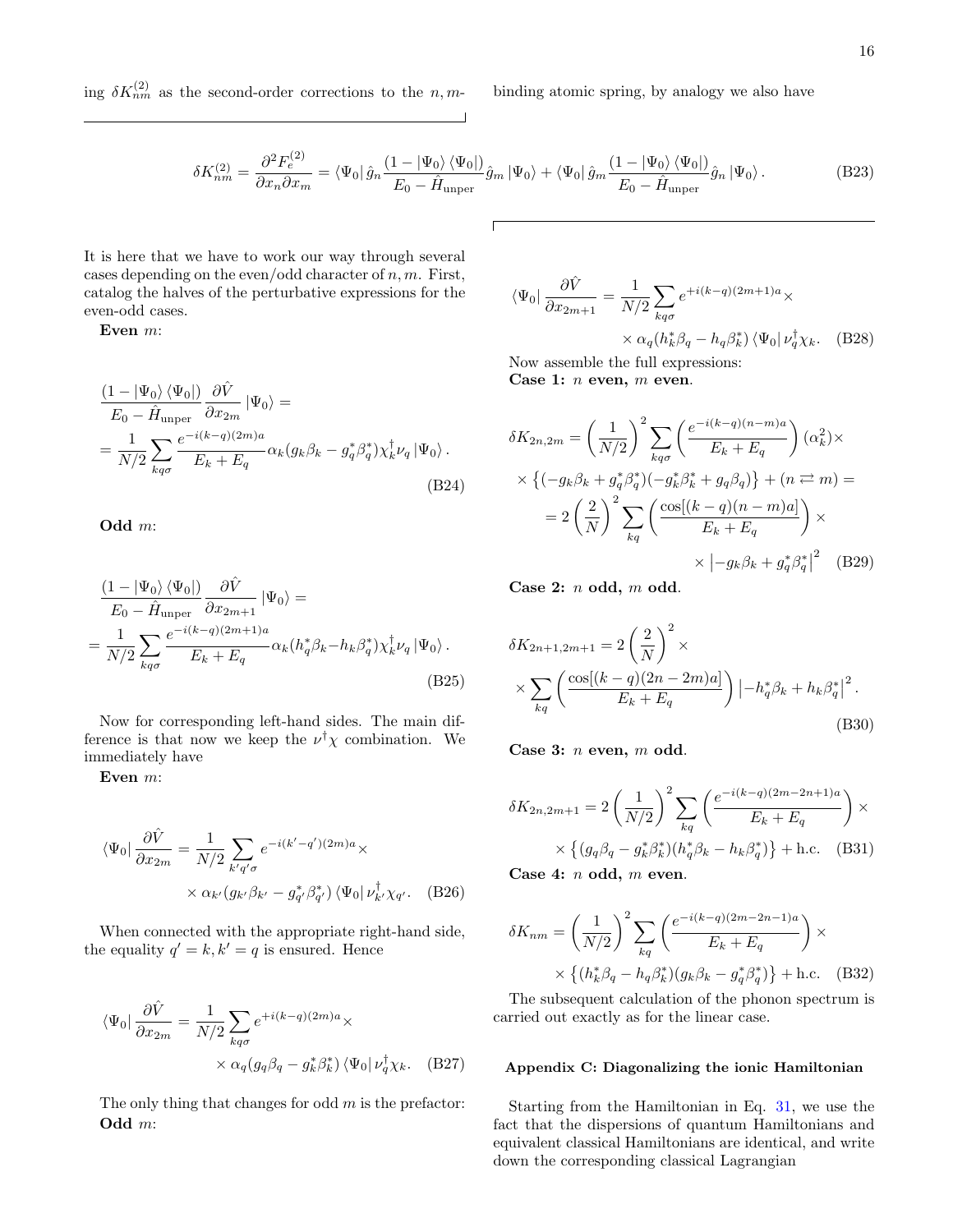$$
\mathcal{L}_{i,\text{har}}^{(\text{BO})} = \frac{M}{2} \sum_{n} (\dot{x}_n^2 + \dot{X}_n^2) - \frac{1}{2} \sum_{n} \left( Z_0(x_n^2 + X_n^2) + Y_+ x_n X_n + \n+ Y_- X_n x_{n+1} + Z_2(x_n x_{n+1} + X_n X_{n+1}) + \n+ \sum_{\delta \ge 1} (Z_{2+2\delta} x_n x_{n+1+\delta} + Z_{1+2\delta} x_n X_{n+\delta} + Z_{2+2\delta} X_n X_{n+1+\delta} + Z_{1+2\delta} X_n x_{n+\delta}) \right) + E_e(\{R_i^0\}). \tag{C1}
$$

The Euler-Lagrange equations have the form

$$
M\ddot{x}_n = -Z_0 x_n - \left(Y_+ X_n + Y_- X_{n-1} + \sum_{\delta \ge 1} Z_{1+2\delta} [X_{n+\delta} + X_{n-1-\delta}] \right) -
$$
  

$$
- Z(x_{n+1} + x_{n-1}) - \sum_{\delta \ge 1} Z_{2+2\delta} (x_{n+1+\delta} + x_{n-1-\delta}), \quad (C2)
$$

$$
M\ddot{X}_n = -Z_0X_n - \left(Y_+x_n + Y_-x_{n+1} + \sum_{\delta \ge 1} Z_{1+2\delta}[x_{n+1+\delta} + x_{n-\delta}]\right) -
$$
  

$$
- Z(X_{n+1} + X_{n-1}) - \sum_{\delta \ge 1} Z_{2+2\delta}(X_{n+1+\delta} + X_{n-1-\delta}). \quad (C3)
$$

Using the standard Fourier transform

$$
x_n = \frac{1}{\sqrt{N/2}} \sum_q e^{-2iqna - i\omega t} x_q, \quad X_n = \frac{1}{\sqrt{N/2}} \sum_q e^{-2iqna - i\omega t} X_q,
$$
\n(C4)

we find the equations (define  $\cos[(x)qa] \equiv c_x$  for brevity)

$$
\begin{pmatrix}\n\frac{1}{M}\left(Z_0 + 2Zc_2 + 2\sum_{\delta \ge 1} Z_{2+2\delta}c_{2+2\delta}\right) - \omega^2 & \frac{1}{M}(Y_+ + Y_-e^{2iqa} + 2e^{iqa}\sum_{\delta \ge 1} Z_{1+2\delta}c_{1+2\delta}) \\
\frac{1}{M}(Y_+ + Y_-e^{-2iqa} + 2e^{-iqa}\sum_{\delta \ge 1} Z_{1+2\delta}c_{1+2\delta}) & \frac{1}{M}\left(Z_0 + 2Zc_2 + 2\sum_{\delta \ge 1} Z_{2+2\delta}c_{2+2\delta}\right) - \omega^2\right)\n\end{pmatrix}\n\begin{pmatrix}\nx_q \\
X_q\n\end{pmatrix} = 0.
$$
\n(C5)

The dispersion reported in the text is obtained from diagonalizing this matrix.

- <span id="page-16-0"></span><sup>1</sup> J. E. Lennard-Jones, [P. Roy. Soc. A-Math. Phy.](https://doi.org/10.1098/rspa.1937.0020) 158, 280 [\(1937\).](https://doi.org/10.1098/rspa.1937.0020)
- <span id="page-16-1"></span><sup>2</sup> C. A. Coulson, [P. Roy. Soc. A-Math. Phy.](https://doi.org/10.1098/rspa.1939.0006) 169, 413 (1939).
- <span id="page-16-2"></span><sup>3</sup> R. Kuhn, [Angew. Chem. Int. Edit.](https://doi.org/10.1002/ange.19370503402) 50, 703 (1937).
- <span id="page-16-3"></span><sup>4</sup> R. E. Peierls, *Quantum Theory of Solids* (Claredon Press, Oxford, 2001).
- <span id="page-16-4"></span><sup>5</sup> Y. Ooshika, [J. Phys. Soc. Jpn.](https://doi.org/10.1143/JPSJ.12.1246) 12, 1246 (1957).
- <span id="page-16-5"></span> $^6\,$  H. C. Longuet-Higgins and L. Salem, [P. Roy. Soc. A-Math.](https://doi.org/10.1098/rspa.1959.0100) Phy. 251[, 172 \(1959\).](https://doi.org/10.1098/rspa.1959.0100)
- <span id="page-16-6"></span><sup>7</sup> W. P. Su, J. R. Schrieffer, and A. J. Heeger, [Phys. Rev.](https://doi.org/10.1103/PhysRevLett.42.1698) Lett. 42[, 1698 \(1979\).](https://doi.org/10.1103/PhysRevLett.42.1698)
- <span id="page-16-7"></span><sup>8</sup> W. Su, [Solid State Commun.](https://doi.org/10.1016/0038-1098(82)90628-7) 42, 497 (1982).
- <span id="page-16-8"></span> $9$  M. Nakahara and K. Maki, Phys. Rev. B  $25$ [, 7789 \(1982\).](https://doi.org/10.1103/PhysRevB.25.7789)
- <span id="page-16-9"></span><sup>10</sup> E. Fradkin and J. E. Hirsch, Phys. Rev. B  $27, 1680$  (1983).<br><sup>11</sup> P. Songupta, A. W. Sandvik, and D. K. Campbell, Phys.
- <span id="page-16-10"></span><sup>11</sup> P. Sengupta, A. W. Sandvik, and D. K. Campbell, [Phys.](https://doi.org/10.1103/PhysRevB.67.245103) Rev. B 67[, 245103 \(2003\).](https://doi.org/10.1103/PhysRevB.67.245103)
- <span id="page-16-11"></span> $12$  W. Barford and R. J. Bursill, [Phys. Rev. B](https://doi.org/10.1103/PhysRevB.73.045106) 73, 045106

[\(2006\).](https://doi.org/10.1103/PhysRevB.73.045106)

- <span id="page-16-12"></span><sup>13</sup> C. J. Pearson, W. Barford, and R. J. Bursill, *[Phys. Rev.](https://doi.org/10.1103/PhysRevB.83.195105)* B 83[, 195105 \(2011\).](https://doi.org/10.1103/PhysRevB.83.195105)
- <span id="page-16-13"></span><sup>14</sup> M. Weber, F. F. Assaad, and M. Hohenadler, [Phys. Rev.](https://doi.org/10.1103/PhysRevB.91.245147) B 91[, 245147 \(2015\).](https://doi.org/10.1103/PhysRevB.91.245147)
- <span id="page-16-14"></span><sup>15</sup> W. Barford, R. J. Bursill, and M. Y. Lavrentiev, [Phys.](https://doi.org/10.1103/PhysRevB.65.075107) Rev. B 65[, 075107 \(2002\).](https://doi.org/10.1103/PhysRevB.65.075107)
- <span id="page-16-15"></span><sup>16</sup> L. Shi, P. Rohringer, K. Suenaga, Y. Niimi, J. Kotakoski, J. C. Meyer, H. Peterlik, M. Wanko, S. Cahangirov, A. Rubio, Z. J. Lapin, L. Novotny, P. Ayala, and T. Pichler, [Nat.](https://doi.org/10.1038/nmat4617) Mater. **15**[, 634 \(2016\).](https://doi.org/10.1038/nmat4617)
- <span id="page-16-16"></span><sup>17</sup> B. S. Hudson and D. G. Allis, [J. Mol. Struct.](https://doi.org/10.1016/j.molstruc.2012.07.051) **1032**, 78 [\(2013\).](https://doi.org/10.1016/j.molstruc.2012.07.051)
- <span id="page-16-17"></span><sup>18</sup> V. I. Artyukhov, M. Liu, and B. I. Yakobson, [Nano Lett.](https://doi.org/10.1021/nl5017317) 14[, 4224 \(2014\).](https://doi.org/10.1021/nl5017317)
- <span id="page-16-18"></span><sup>19</sup> A. La Torre, A. Botello-Mendez, W. Baaziz, J. C. Charlier, and F. Banhart, [Nat. Commun.](https://doi.org/10.1038/ncomms7636) 6, 6636 (2015).